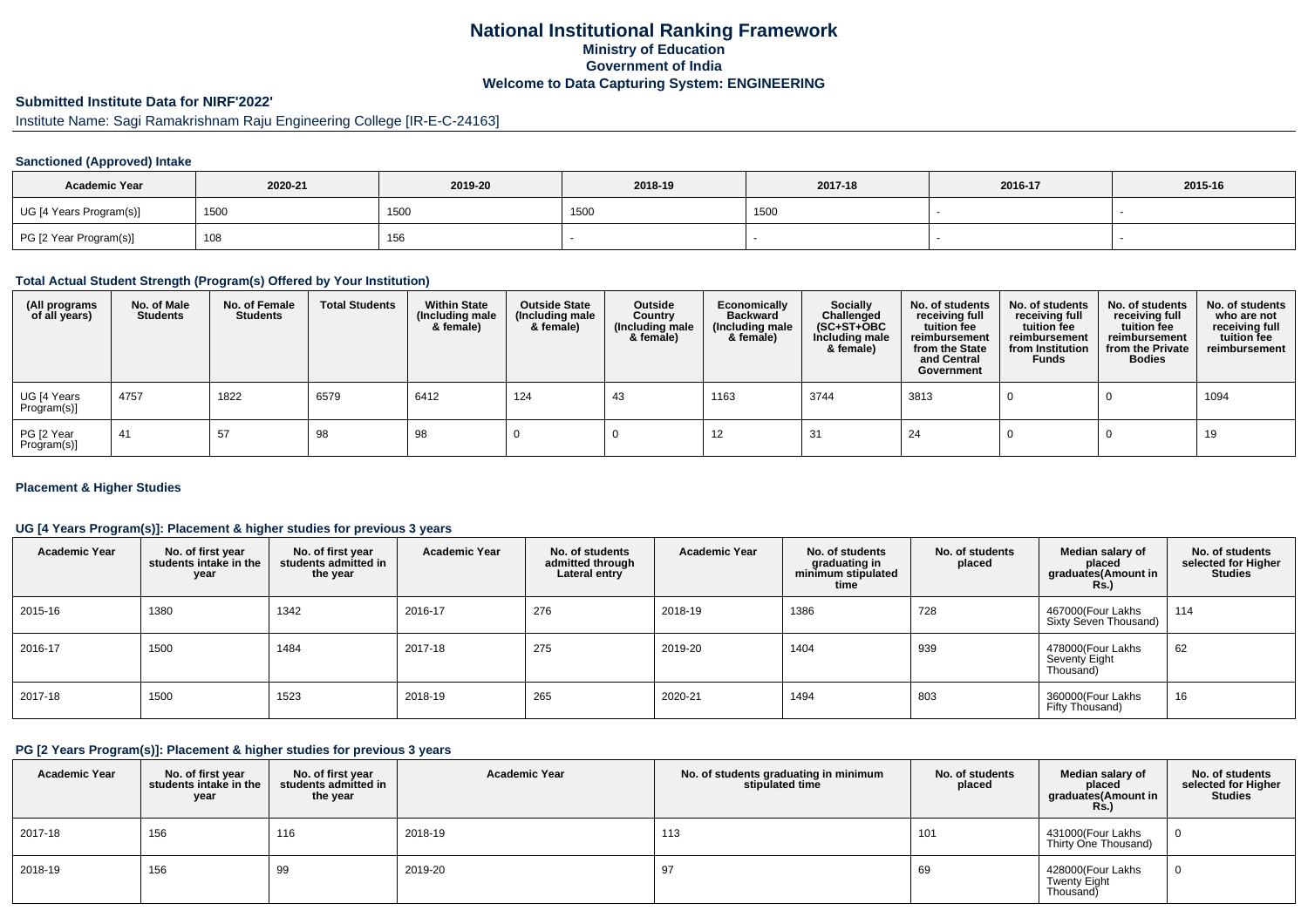|  | 2019-20 | 156 |  | 2020-21 |  |  | 00(Three<br>Lakhs<br>- - -<br>,,,,, |  |
|--|---------|-----|--|---------|--|--|-------------------------------------|--|
|--|---------|-----|--|---------|--|--|-------------------------------------|--|

#### **Ph.D Student Details**

| Ph.D (Student pursuing doctoral program till 2020-21 Students admitted in the academic year 2020-21 should not be entered here.) |                               |  |  |  |  |  |  |
|----------------------------------------------------------------------------------------------------------------------------------|-------------------------------|--|--|--|--|--|--|
| <b>Total Students</b>                                                                                                            |                               |  |  |  |  |  |  |
| Full Time                                                                                                                        |                               |  |  |  |  |  |  |
| Part Time                                                                                                                        | 45                            |  |  |  |  |  |  |
| No. of Ph.D students graduated (including Integrated Ph.D)                                                                       |                               |  |  |  |  |  |  |
|                                                                                                                                  | 2020-21<br>2019-20<br>2018-19 |  |  |  |  |  |  |
| Full Time                                                                                                                        |                               |  |  |  |  |  |  |
| Part Time                                                                                                                        |                               |  |  |  |  |  |  |

#### **Financial Resources: Utilised Amount for the Capital expenditure for previous 3 years**

| <b>Academic Year</b>                                                                                                                                                                      | 2020-21                                                                            | 2019-20                                                                 | 2018-19                                                         |  |  |  |  |  |
|-------------------------------------------------------------------------------------------------------------------------------------------------------------------------------------------|------------------------------------------------------------------------------------|-------------------------------------------------------------------------|-----------------------------------------------------------------|--|--|--|--|--|
|                                                                                                                                                                                           | <b>Utilised Amount</b>                                                             | <b>Utilised Amount</b>                                                  | <b>Utilised Amount</b>                                          |  |  |  |  |  |
| Annual Capital Expenditure on Academic Activities and Resources (excluding expenditure on buildings)                                                                                      |                                                                                    |                                                                         |                                                                 |  |  |  |  |  |
| Library (Books, Journals and e-Resources only)                                                                                                                                            | 2354573 (Twenty Three Lakhs Fifty Four Thousand Five<br>Hundred and Seventy Three) | 3047000 (Thirty Lakhs Forty Seven Thousand)                             | 2875000 (Twenty Eight Lakhs Seventy Five Thousand)              |  |  |  |  |  |
| New Equipment and software for Laboratories                                                                                                                                               | 4357969 (Forty Three Lakhs Fifty Seven Thousand Nine<br>Hundred and Sixty Nine)    | 31050000 (Three Crores Ten Lakhs Fifty Thousand)                        | 20302000 (Two Crores Three Lakhs Two Thousand)                  |  |  |  |  |  |
| <b>Engineering Workshops</b>                                                                                                                                                              | 5210572 (Fifty Two Lakhs Ten Thousand Five Hundred and<br>Seventy Two)             | 5373000 (Fifty Three Lakhs Seventy Three Thousand)                      | 4535000 (Forty Five Lakhs Thirty Five Thousand)                 |  |  |  |  |  |
| Other expenditure on creation of Capital Assets (For setting up<br>classrooms, seminar hall, conference hall, library, Lab, Engg<br>workshops excluding expenditure on Land and Building) | 1304184 (Thirteen Lakhs Four Thousand One Hundred and<br>Eighty Four)              | 61314300 (Six Crores Thirteen Lakhs Fourteen Thousand<br>Three Hundred) | 112028000 (Eleven Crores Twenty Lakhs Twenty Eight<br>Thousand) |  |  |  |  |  |

### **Financial Resources: Utilised Amount for the Operational expenditure for previous 3 years**

| Academic Year                                                                                                                                                                                   | 2020-21                                                                                                  | 2019-20                                                                | 2018-19                                                                  |  |  |  |
|-------------------------------------------------------------------------------------------------------------------------------------------------------------------------------------------------|----------------------------------------------------------------------------------------------------------|------------------------------------------------------------------------|--------------------------------------------------------------------------|--|--|--|
|                                                                                                                                                                                                 | <b>Utilised Amount</b>                                                                                   | <b>Utilised Amount</b>                                                 | <b>Utilised Amount</b>                                                   |  |  |  |
| <b>Annual Operational Expenditure</b>                                                                                                                                                           |                                                                                                          |                                                                        |                                                                          |  |  |  |
| Salaries (Teaching and Non Teaching staff)                                                                                                                                                      | 399998893 (Thirty Nine Crores Ninety Nine Lakhs Ninety Eight<br>Thousand Eight Hundred and Ninety Three) | 434936000 (Forty Three Crores Forty Nine Lakhs Thirty Six<br>Thousand) | 349369000 (Thirty Four Crores Ninety Three Lakhs Sixty Nine<br>Thousand) |  |  |  |
| Maintenance of Academic Infrastructure or consumables and<br>other running expenditures (excluding maintenance of hostels<br>and allied services, rent of the building, depreciation cost, etc) | 29499480 (Two Crores Ninety Four Lakhs Ninety Nine<br>Thousand Four Hundred and Eighty )                 | 23192000 (Two Crores Thirty One Lakhs Ninety Two<br>Thousand)          | 8495000 (Eighty Four Lakhs Ninety Five Thousand)                         |  |  |  |
| Seminars/Conferences/Workshops                                                                                                                                                                  | 2522031 (Twenty Five Lakhs Twenty Two Thousand and Thirty<br>One)                                        | 1456000 (Fourteen Lakhs Fifty Six Thousand)                            | 1336000 (Thirteen Lakhs Thirty Six Thousand)                             |  |  |  |

**IPR**

| Calendar year            | 2020 | 2019 | 2018 |
|--------------------------|------|------|------|
| No. of Patents Published |      |      |      |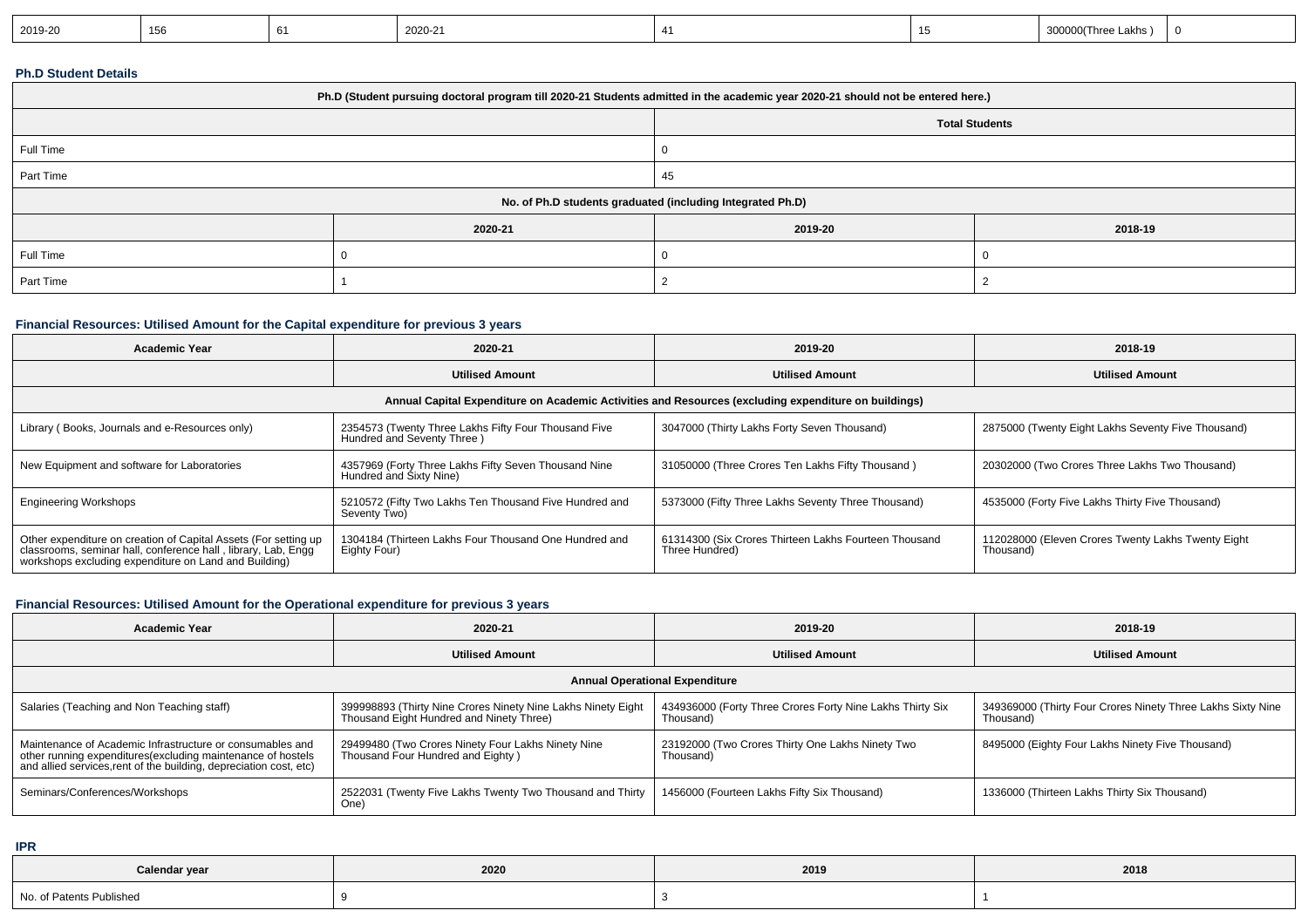| of Patents Granted<br>. .<br><b>INO</b> |  |  |
|-----------------------------------------|--|--|
|                                         |  |  |

### **Sponsored Research Details**

| <b>Financial Year</b>                    | 2020-21                                                                 | 2019-20                                                         | 2018-19                                        |
|------------------------------------------|-------------------------------------------------------------------------|-----------------------------------------------------------------|------------------------------------------------|
| Total no. of Sponsored Projects          |                                                                         | 17                                                              |                                                |
| Total no. of Funding Agencies            |                                                                         |                                                                 |                                                |
| Total Amount Received (Amount in Rupees) | 9834934                                                                 | 8315311                                                         | 12231000                                       |
| Amount Received in Words                 | Nighty Eight Lakhs Thirty Four Thousand Nine Hundred and<br>Thirty Four | Eighty Three Lakhs Fifteen Thousand Three Hundred and<br>Eleven | One Crore Twenty Two Lakhs Thirty One Thousand |

### **Consultancy Project Details**

| <b>Financial Year</b>                    | 2020-21                                                      | 2019-20                                        | 2018-19                                |
|------------------------------------------|--------------------------------------------------------------|------------------------------------------------|----------------------------------------|
| Total no. of Consultancy Projects        | 249                                                          | 484                                            | -51                                    |
| Total no. of Client Organizations        | 83                                                           | 68                                             | ' 5C                                   |
| Total Amount Received (Amount in Rupees) | 5566415                                                      | 6848010                                        | 8745000                                |
| Amount Received in Words                 | Fifty Five Lakhs Sixty Six Thousand Four Hundred and Fifteen | Sixty Eight Lakhs Forty Eight Thousand and Ten | Eighty Seven Lakhs Forty Five Thousand |

### **PCS Facilities: Facilities of physically challenged students**

| 1. Do your institution buildings have Lifts/Ramps?                                                                                                         | Yes, more than 80% of the buildings |
|------------------------------------------------------------------------------------------------------------------------------------------------------------|-------------------------------------|
| 2. Do your institution have provision for walking aids, including wheelchairs and transportation from one building to another for<br>handicapped students? | Yes                                 |
| 3. Do your institution buildings have specially designed toilets for handicapped students?                                                                 | Yes, more than 80% of the buildings |

### **Faculty Details**

| Srno | <b>Name</b>                | Age | Designation                | Gender | Qualification | <b>Experience (In</b><br>Months) | <b>Currently working</b><br>with institution? | <b>Joining Date</b> | <b>Leaving Date</b> | <b>Association type</b> |
|------|----------------------------|-----|----------------------------|--------|---------------|----------------------------------|-----------------------------------------------|---------------------|---------------------|-------------------------|
|      | M Jagapathi Raju           | 62  | Professor                  | Male   | Ph.D          | 463                              | Yes                                           | 01-06-1983          | --                  | Regular                 |
| 2    | V Chandra Sekhar           | 51  | Associate Professor        | Male   | Ph.D          | 286                              | Yes                                           | 06-12-2006          | $\sim$              | Regular                 |
| 3    | A C S V Prasad             | 46  | Associate Professor        | Male   | Ph.D          | 264                              | Yes                                           | 17-07-2006          | $\sim$              | Regular                 |
|      | PARKRaju                   | 62  | Professor                  | Male   | Ph.D          | 470                              | Yes                                           | 21-06-1982          | $\sim$              | Regular                 |
| 5    | P Lakshmi                  | 46  | <b>Assistant Professor</b> | Female | M.Tech        | 126                              | Yes                                           | 02-04-2016          | $\sim$              | Regular                 |
| 6    | P Bharat Siva<br>Varma     | 34  | <b>Assistant Professor</b> | Male   | Ph.D          | 142                              | Yes                                           | 01-07-2011          | $\sim$              | Regular                 |
|      | M Hari Krishnam<br>Raju    | 36  | <b>Assistant Professor</b> | Male   | M.Tech        | 184                              | Yes                                           | 15-07-2015          | $\sim$              | Regular                 |
| 8    | M Suresh Babu              | 39  | Associate Professor        | Male   | Ph.D          | 222                              | Yes                                           | 02-07-2015          | --                  | Regular                 |
| 9    | N Gopala Krishna<br>Murthy | 52  | Associate Professor        | Male   | Ph.D          | 322                              | Yes                                           | 08-07-2015          | $\sim$              | Regular                 |
| 10   | N Udaya Kumar              | 54  | Professor                  | Male   | Ph.D          | 347                              | Yes                                           | 01-10-1992          | $\sim$              | Regular                 |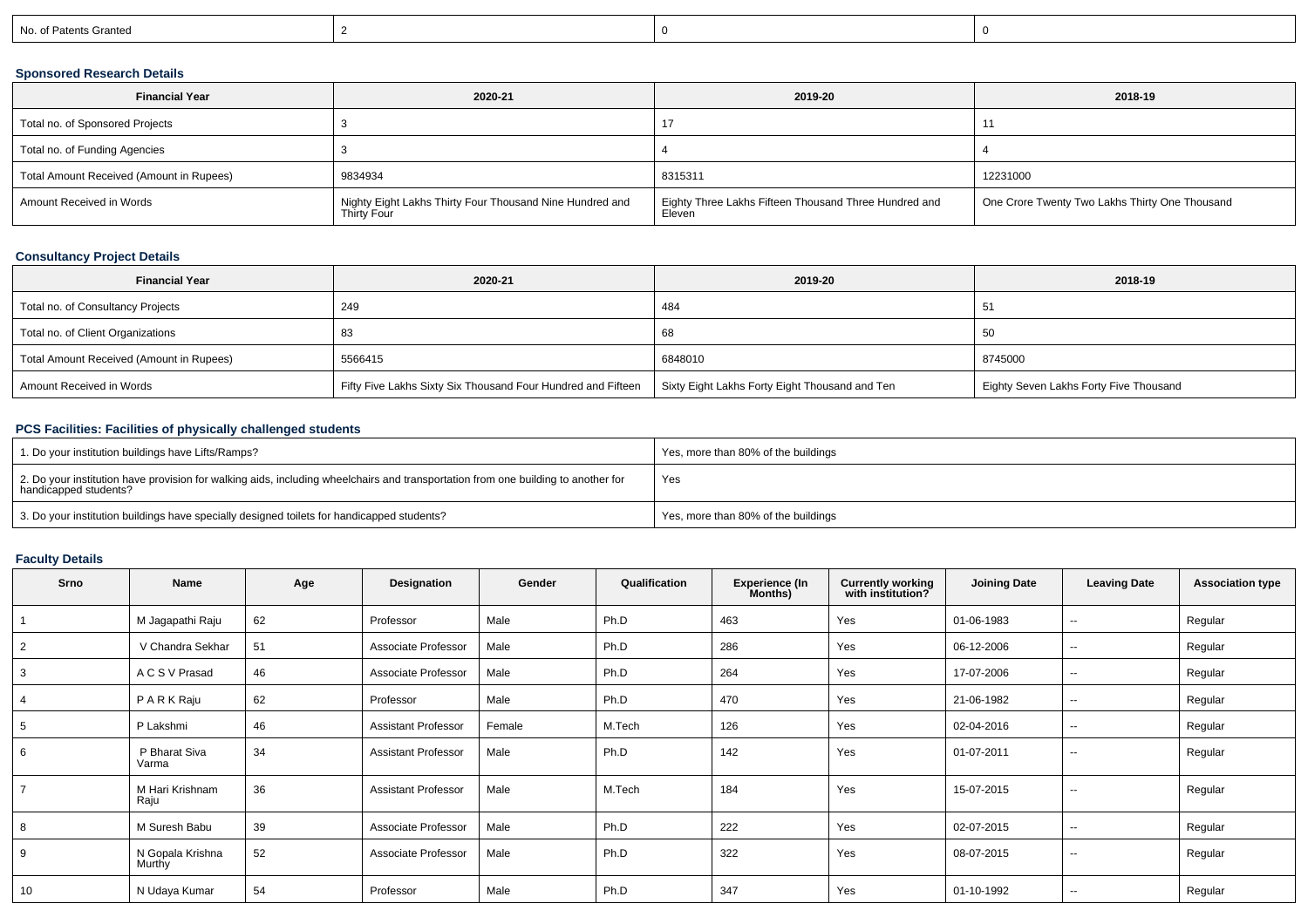| 11 | Penupothula Raju             | 30 | <b>Assistant Professor</b> | Male   | M.Tech | 82  | Yes | 08-08-2016 | $\overline{\phantom{a}}$ | Regular |
|----|------------------------------|----|----------------------------|--------|--------|-----|-----|------------|--------------------------|---------|
| 12 | U R Prasad Varma             | 36 | <b>Assistant Professor</b> | Male   | M.Tech | 173 | Yes | 20-07-2015 | $\overline{\phantom{a}}$ | Regular |
| 13 | Ch Siva<br>Subrahmanyam      | 30 | <b>Assistant Professor</b> | Male   | M.Tech | 73  | Yes | 10-07-2015 | $\overline{\phantom{a}}$ | Regular |
| 14 | T Rajasri                    | 31 | <b>Assistant Professor</b> | Female | M.Tech | 68  | Yes | 01-02-2016 | $\overline{\phantom{a}}$ | Regular |
| 15 | A Subrahmanyam<br>Raju       | 60 | Professor                  | Male   | Ph.D   | 430 | Yes | 07-12-1985 | $\overline{\phantom{a}}$ | Regular |
| 16 | V Rama Raju                  | 59 | Professor                  | Male   | M.Tech | 454 | Yes | 16-11-1983 | $\overline{\phantom{a}}$ | Regular |
| 17 | K Mehar Ganesh               | 56 | Professor                  | Male   | Ph.D   | 358 | Yes | 01-05-2019 | $\overline{\phantom{a}}$ | Regular |
| 18 | <b>B R Phani kumar</b>       | 60 | Professor                  | Male   | Ph.D   | 418 | Yes | 14-07-2016 | Ξ.                       | Regular |
| 19 | V Siva Rama Raju             | 60 | Professor                  | Male   | M.Tech | 433 | Yes | 01-08-1985 | $\overline{\phantom{a}}$ | Regular |
| 20 | K Padmanabha<br>Raju         | 57 | Associate Professor        | Male   | M.Tech | 429 | Yes | 02-12-1985 | $\overline{\phantom{a}}$ | Regular |
| 21 | V Vani Sree                  | 64 | Professor                  | Female | Ph.D   | 478 | No  | 02-07-2016 | 31-10-2021               | Regular |
| 22 | K Bhaskar                    | 61 | Professor                  | Male   | M.Tech | 468 | Yes | 06-08-1982 | $\overline{\phantom{a}}$ | Regular |
| 23 | K Radha Krishnam<br>Raju     | 70 | Professor                  | Male   | Ph.D   | 514 | Yes | 06-05-2016 | $\overline{\phantom{a}}$ | Regular |
| 24 | E Ramanjaneya<br>Raju        | 33 | <b>Assistant Professor</b> | Male   | M.Tech | 147 | Yes | 02-01-2016 | --                       | Regular |
| 25 | J N S Surya<br>Narayana Raju | 30 | <b>Assistant Professor</b> | Male   | M.Tech | 62  | Yes | 02-07-2016 | --                       | Regular |
| 26 | N L Pavan Kumar              | 32 | <b>Assistant Professor</b> | Male   | M.Tech | 133 | Yes | 01-10-2015 | --                       | Regular |
| 27 | S Lakshmi Ganesh             | 28 | <b>Assistant Professor</b> | Male   | M.Tech | 80  | Yes | 16-12-2016 | $\overline{\phantom{a}}$ | Regular |
| 28 | G Sabarish                   | 32 | <b>Assistant Professor</b> | Male   | M.Tech | 142 | Yes | 23-01-2016 | Ξ.                       | Regular |
| 29 | M Suneel                     | 37 | <b>Assistant Professor</b> | Male   | M.Tech | 146 | Yes | 23-01-2016 | $\overline{\phantom{a}}$ | Regular |
| 30 | V Chanakya Varma             | 35 | <b>Assistant Professor</b> | Male   | M.Tech | 83  | Yes | 06-08-2014 | $\overline{\phantom{a}}$ | Regular |
| 31 | T Vamsi Naga Raju            | 28 | <b>Assistant Professor</b> | Male   | M.Tech | 62  | Yes | 02-07-2016 | Ξ.                       | Regular |
| 32 | M Venkata Rao                | 30 | <b>Assistant Professor</b> | Male   | M.Tech | 84  | Yes | 05-08-2014 | $\overline{\phantom{a}}$ | Regular |
| 33 | K Jagadeep                   | 30 | <b>Assistant Professor</b> | Male   | M.Tech | 55  | Yes | 02-11-2016 | $\overline{\phantom{a}}$ | Regular |
| 34 | V Adhira                     | 28 | <b>Assistant Professor</b> | Female | M.Tech | 73  | Yes | 20-07-2015 | $\overline{\phantom{a}}$ | Regular |
| 35 | S Srikanth Reddy             | 30 | <b>Assistant Professor</b> | Male   | M.Tech | 62  | Yes | 16-08-2016 | $\sim$                   | Regular |
| 36 | V Venkateswara<br>Raju       | 58 | Associate Professor        | Male   | M.Tech | 348 | Yes | 02-08-1992 | Щ,                       | Regular |
| 37 | G L V Krishnam<br>Raju       | 33 | <b>Assistant Professor</b> | Male   | M.Tech | 144 | Yes | 10-07-2015 | Ц.                       | Regular |
| 38 | P Trinadh Varma              | 35 | <b>Assistant Professor</b> | Male   | M.Tech | 145 | Yes | 13-07-2009 | Ц.                       | Regular |
| 39 | G Sasikala                   | 37 | <b>Assistant Professor</b> | Female | M.Tech | 163 | Yes | 01-02-2008 | Ц.                       | Regular |
| 40 | P V Rambabu                  | 35 | <b>Assistant Professor</b> | Male   | M.Tech | 160 | Yes | 17-09-2008 | ۰.                       | Regular |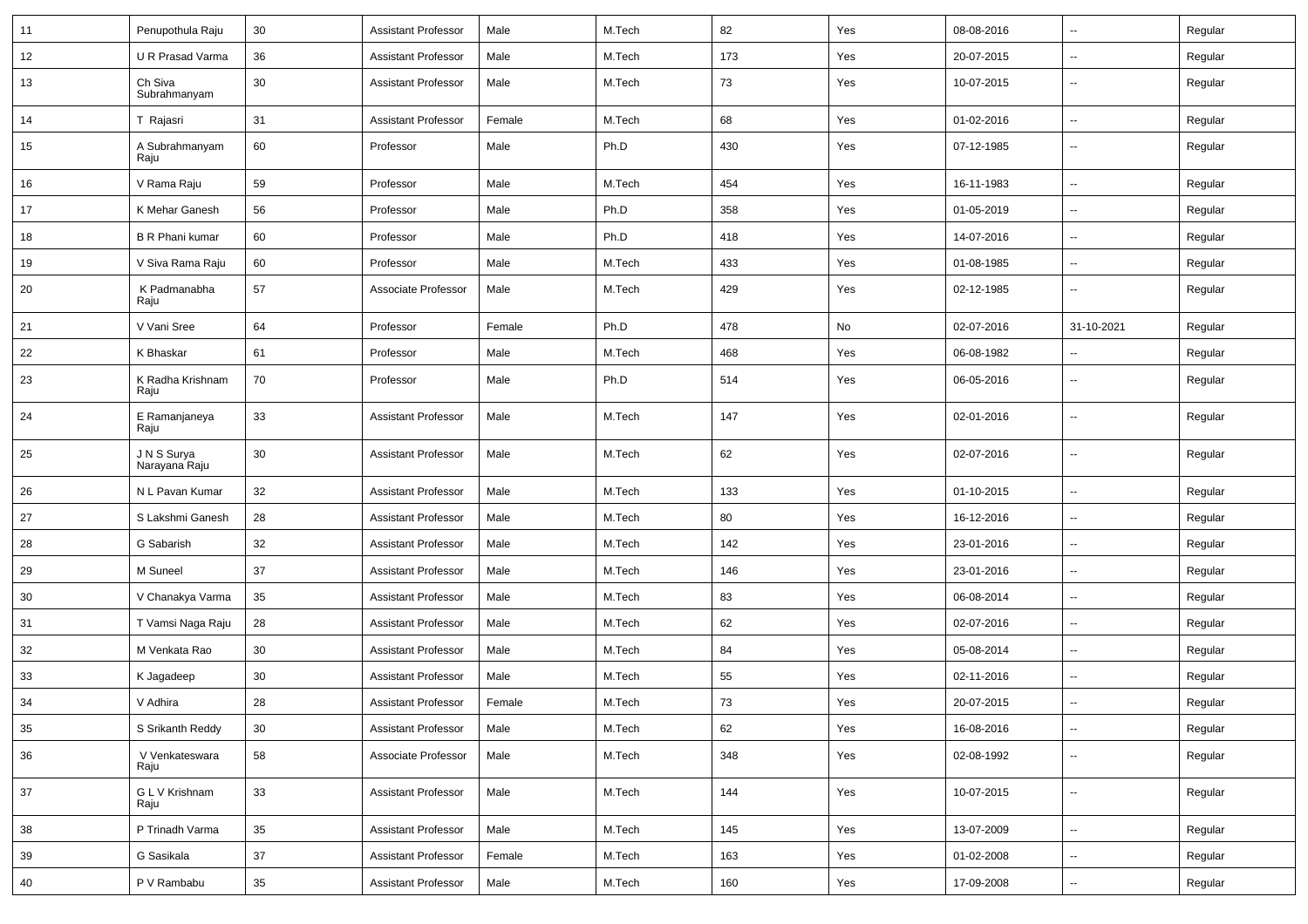| 41 | G Sri Bala                 | 37     | <b>Assistant Professor</b> | Female | M.Tech | 180  | Yes                          | 07-07-2009 | $\sim$                   | Regular |
|----|----------------------------|--------|----------------------------|--------|--------|------|------------------------------|------------|--------------------------|---------|
| 42 | <b>SKVSTLava</b><br>Kumar  | 50     | <b>Assistant Professor</b> | Male   | Ph.D   | 231  | Yes                          | 01-08-2006 | $\overline{\phantom{a}}$ | Regular |
| 43 | D Prudhvi Raju             | 33     | <b>Assistant Professor</b> | Male   | M.Tech | 143  | Yes                          | 01-10-2012 | ⊶.                       | Regular |
| 44 | M S K Chaitanya            | 36     | <b>Assistant Professor</b> | Male   | M.Tech | 120  | Yes                          | 11-03-2019 | $\sim$                   | Regular |
| 45 | <b>Bh Revathi</b>          | 33     | <b>Assistant Professor</b> | Female | M.Tech | 42   | Yes                          | 24-10-2019 | $\sim$                   | Regular |
| 46 | G Sri Satya                | 27     | <b>Assistant Professor</b> | Female | M.Tech | 25   | Yes                          | 24-10-2019 | $\overline{\phantom{a}}$ | Regular |
| 47 | N Siva Kishan              | 42     | <b>Assistant Professor</b> | Male   | M.Tech | 132  | Yes                          | 07-01-2019 | $\sim$                   | Regular |
| 48 | T Edukondalu               | 32     | <b>Assistant Professor</b> | Male   | M.Tech | 53   | Yes                          | 01-07-2019 | $\sim$                   | Regular |
| 49 | Ch Rambabu                 | 55     | <b>Assistant Professor</b> | Male   | M.Tech | 17   | No                           | 26-02-2020 | 01-02-2022               | Regular |
| 50 | B L V Siva Rama<br>Krishna | 30     | <b>Assistant Professor</b> | Male   | M.Tech | 73   | Yes                          | 01-08-2016 | $\sim$                   | Regular |
| 51 | N K Kameswara<br>Rao       | 45     | Associate Professor        | Male   | Ph.D   | 264  | Yes                          | 08-01-2011 | $\overline{\phantom{a}}$ | Regular |
| 52 | R N V Jagan Mohan          | 47     | Associate Professor        | Male   | Ph.D   | 291  | Yes                          | 15-05-2017 | $\sim$                   | Regular |
| 53 | K Ramaprasada<br>Raju      | 56     | Professor                  | Male   | Ph.D   | 413  | Yes                          | 28-03-1987 | $\overline{\phantom{a}}$ | Regular |
| 54 | K V Krishnam Raju          | 39     | Associate Professor        | Male   | Ph.D   | 224  | Yes                          | 23-07-2003 | $\overline{\phantom{a}}$ | Regular |
| 55 | Ch Vinod Varma             | 31     | <b>Assistant Professor</b> | Male   | M.Tech | 73   | Yes                          | 10-07-2015 | $\overline{\phantom{a}}$ | Regular |
| 56 | G Mahesh                   | 57     | Associate Professor        | Male   | Ph.D   | 379  | Yes                          | 17-06-2005 | $\sim$                   | Regular |
| 57 | M S V S R Bhadri<br>Raju   | 47     | Professor                  | Male   | Ph.D   | 314  | Yes                          | 08-08-2007 | $\sim$                   | Regular |
| 58 | S Suryanarayana<br>Raju    | 34     | <b>Assistant Professor</b> | Male   | M.Tech | 149  | Yes                          | 22-05-2013 | $\sim$                   | Regular |
| 59 | D S Phanindra<br>Varma     | 34     | <b>Assistant Professor</b> | Male   | M.Tech | 147  | Yes                          | 10-07-2015 | $\sim$                   | Regular |
| 60 | K Harikrishna              | 42     | <b>Assistant Professor</b> | Male   | M.Tech | 230  | Yes                          | 20-06-2017 | $\sim$                   | Regular |
| 61 | K D V Pavan Kumar<br>Varma | 30     | <b>Assistant Professor</b> | Male   | M.Tech | 73   | Yes                          | 01-03-2017 | $\sim$                   | Regular |
| 62 | L V Srinivas               | 31     | <b>Assistant Professor</b> | Male   | M.Tech | 82   | Yes                          | 11-07-2016 | Ξ.                       | Regular |
| 63 | V Anjani Kranthi           | 29     | <b>Assistant Professor</b> | Female | M.Tech | 78   | Yes                          | 11-07-2016 |                          | Regular |
| 64 | M Saroja                   | $30\,$ | <b>Assistant Professor</b> | Female | M.Tech | 104  | Yes                          | 01-03-2017 | $\overline{\phantom{a}}$ | Regular |
| 65 | M Janaki Devi              | 30     | <b>Assistant Professor</b> | Female | M.Tech | 70   | Yes                          | 15-07-2016 | $\sim$                   | Regular |
| 66 | Ch Rami Naidu              | 29     | <b>Assistant Professor</b> | Male   | M.Tech | 70   | Yes                          | 18-07-2016 | $\sim$                   | Regular |
| 67 | A Neelima                  | 28     | <b>Assistant Professor</b> | Female | M.Tech | 82   | Yes                          | 22-06-2017 | $\sim$                   | Regular |
| 68 | K Gopala varma             | 32     | <b>Assistant Professor</b> | Male   | M.Tech | 142  | Yes                          | 24-10-2017 | $\sim$                   | Regular |
| 69 | V Venkata Durga<br>Kiran   | 33     | <b>Assistant Professor</b> | Male   | M.Tech | 51   | Yes                          | 17-06-2017 | $\sim$                   | Regular |
| 70 | K S R Radika               | 48     | Associate Professor        | Female | Ph.D   | $17$ | $\operatorname{\mathsf{No}}$ | 26-02-2020 | 05-01-2022               | Regular |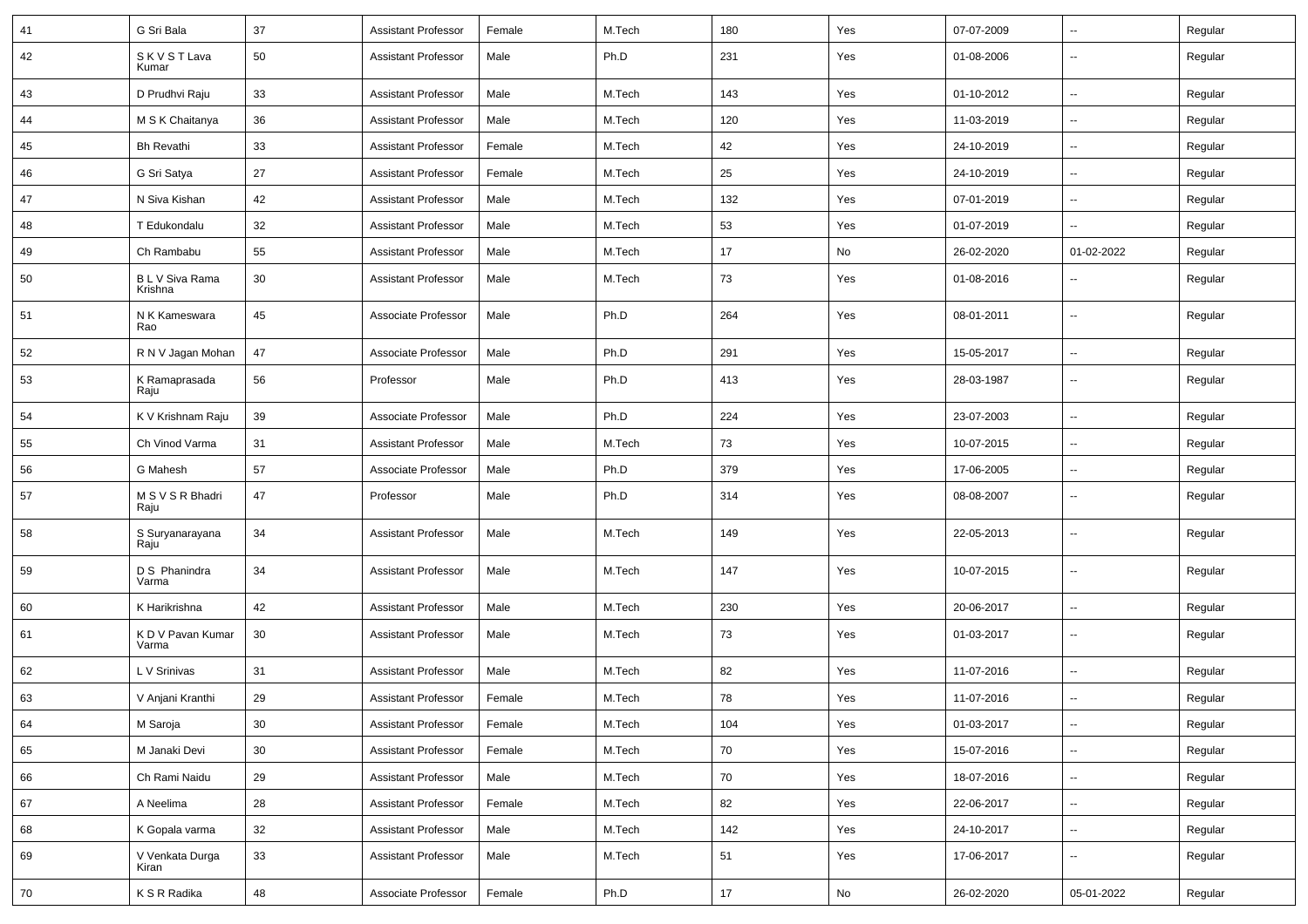| 71  | Ch Raghuram             | 29 | <b>Assistant Professor</b> | Male   | M.Tech | 70  | Yes | 02-11-2018 | --                       | Regular |
|-----|-------------------------|----|----------------------------|--------|--------|-----|-----|------------|--------------------------|---------|
| 72  | K Vijaya Nagavalli      | 40 | <b>Assistant Professor</b> | Female | M.Tech | 40  | Yes | 23-07-2018 | $\sim$                   | Regular |
| 73  | K Durga Bhavani         | 34 | <b>Assistant Professor</b> | Female | M.Tech | 54  | Yes | 15-04-2017 | $\overline{\phantom{a}}$ | Regular |
| 74  | D N S B Kavitha         | 38 | <b>Assistant Professor</b> | Female | M.Tech | 37  | Yes | 05-09-2018 | Ξ.                       | Regular |
| 75  | Ch Ravi Swaroop         | 29 | <b>Assistant Professor</b> | Male   | M.Tech | 42  | Yes | 01-05-2018 | $\overline{a}$           | Regular |
| 76  | M Sindhuri Suseela      | 31 | <b>Assistant Professor</b> | Female | M.Tech | 131 | Yes | 21-11-2017 | -−                       | Regular |
| 77  | P Jahnavi               | 30 | <b>Assistant Professor</b> | Female | M.Tech | 40  | Yes | 23-07-2018 | Ξ.                       | Regular |
| 78  | Ch Suma                 | 26 | <b>Assistant Professor</b> | Female | M.Tech | 25  | Yes | 30-10-2019 | $\sim$                   | Regular |
| 79  | Dandu V S R K Raju      | 31 | <b>Assistant Professor</b> | Male   | M.Tech | 25  | Yes | 24-10-2019 | -−                       | Regular |
| 80  | R Leela Jyothi          | 31 | <b>Assistant Professor</b> | Female | M.Tech | 82  | Yes | 30-10-2019 | -−                       | Regular |
| 81  | L Divya                 | 34 | <b>Assistant Professor</b> | Female | M.Tech | 48  | Yes | 07-11-2019 | --                       | Regular |
| 82  | <b>B</b> Mounika        | 27 | <b>Assistant Professor</b> | Female | M.Tech | 39  | Yes | 23-07-2018 | $\overline{\phantom{a}}$ | Regular |
| 83  | S Suresh Kumar          | 37 | <b>Assistant Professor</b> | Male   | M.Tech | 168 | Yes | 01-11-2019 | Щ,                       | Regular |
| 84  | K R Sitarama Raju       | 41 | <b>Assistant Professor</b> | Male   | M.Tech | 228 | Yes | 01-11-2002 | н.                       | Regular |
| 85  | P Neelima               | 36 | <b>Assistant Professor</b> | Female | M.Tech | 177 | Yes | 01-12-2006 | -−                       | Regular |
| 86  | K V S S R Murthy        | 46 | <b>Assistant Professor</b> | Male   | M.Tech | 262 | Yes | 17-07-2008 | Ξ.                       | Regular |
| 87  | V Priyadarshini         | 37 | <b>Assistant Professor</b> | Female | M.Tech | 181 | Yes | 17-07-2006 | --                       | Regular |
| 88  | Ch Someswara Rao        | 40 | <b>Assistant Professor</b> | Male   | Ph.D   | 235 | Yes | 03-12-2007 | -−                       | Regular |
| 89  | J Rajanikanth           | 37 | <b>Assistant Professor</b> | Male   | M.Tech | 181 | Yes | 17-07-2006 | Ξ.                       | Regular |
| 90  | G N V G Sirisha         | 37 | <b>Assistant Professor</b> | Female | Ph.D   | 194 | Yes | 17-06-2005 | Ξ.                       | Regular |
| 91  | V V Sivarama Raju       | 35 | <b>Assistant Professor</b> | Male   | M.Tech | 157 | Yes | 17-07-2008 | $\sim$                   | Regular |
| 92  | K Aruna Kumari          | 44 | <b>Assistant Professor</b> | Female | M.Tech | 230 | Yes | 25-06-2007 | -−                       | Regular |
| 93  | D Hemalatha             | 36 | <b>Assistant Professor</b> | Female | M.Tech | 158 | Yes | 01-08-2011 | $\overline{\phantom{a}}$ | Regular |
| 94  | M Jeevana Sujitha       | 31 | <b>Assistant Professor</b> | Female | M.Tech | 130 | Yes | 01-09-2012 | -−                       | Regular |
| 95  | R Shiva Shankar         | 37 | <b>Assistant Professor</b> | Male   | M.Tech | 168 | Yes | 03-10-2008 | Ξ.                       | Regular |
| 96  | J Raghaveni             | 34 | <b>Assistant Professor</b> | Female | M.Tech | 145 | Yes | 01-09-2012 | Ξ.                       | Regular |
| 97  | T V K P Prasad          | 55 | <b>Assistant Professor</b> | Male   | M.Tech | 249 | Yes | 01-12-2000 | $\sim$                   | Regular |
| 98  | VMNSSVKR<br>Gupta       | 47 | <b>Assistant Professor</b> | Male   | M.Tech | 262 | Yes | 03-10-2008 | ш.                       | Regular |
| 99  | M Ajay Dilip Kumar      | 32 | <b>Assistant Professor</b> | Male   | M.Tech | 134 | Yes | 01-10-2012 | ш.                       | Regular |
| 100 | V Dilip kumar           | 31 | <b>Assistant Professor</b> | Male   | M.Tech | 111 | Yes | 01-09-2012 | ⊷.                       | Regular |
| 101 | D Ravi Babu             | 38 | <b>Assistant Professor</b> | Male   | M.Tech | 194 | Yes | 17-06-2005 | ш.                       | Regular |
| 102 | K Sravani               | 36 | <b>Assistant Professor</b> | Female | M.Tech | 168 | Yes | 01-09-2012 | $\overline{\phantom{a}}$ | Regular |
| 103 | B N V Narasimha<br>Raju | 32 | <b>Assistant Professor</b> | Male   | M.Tech | 142 | Yes | 10-10-2011 | $\sim$                   | Regular |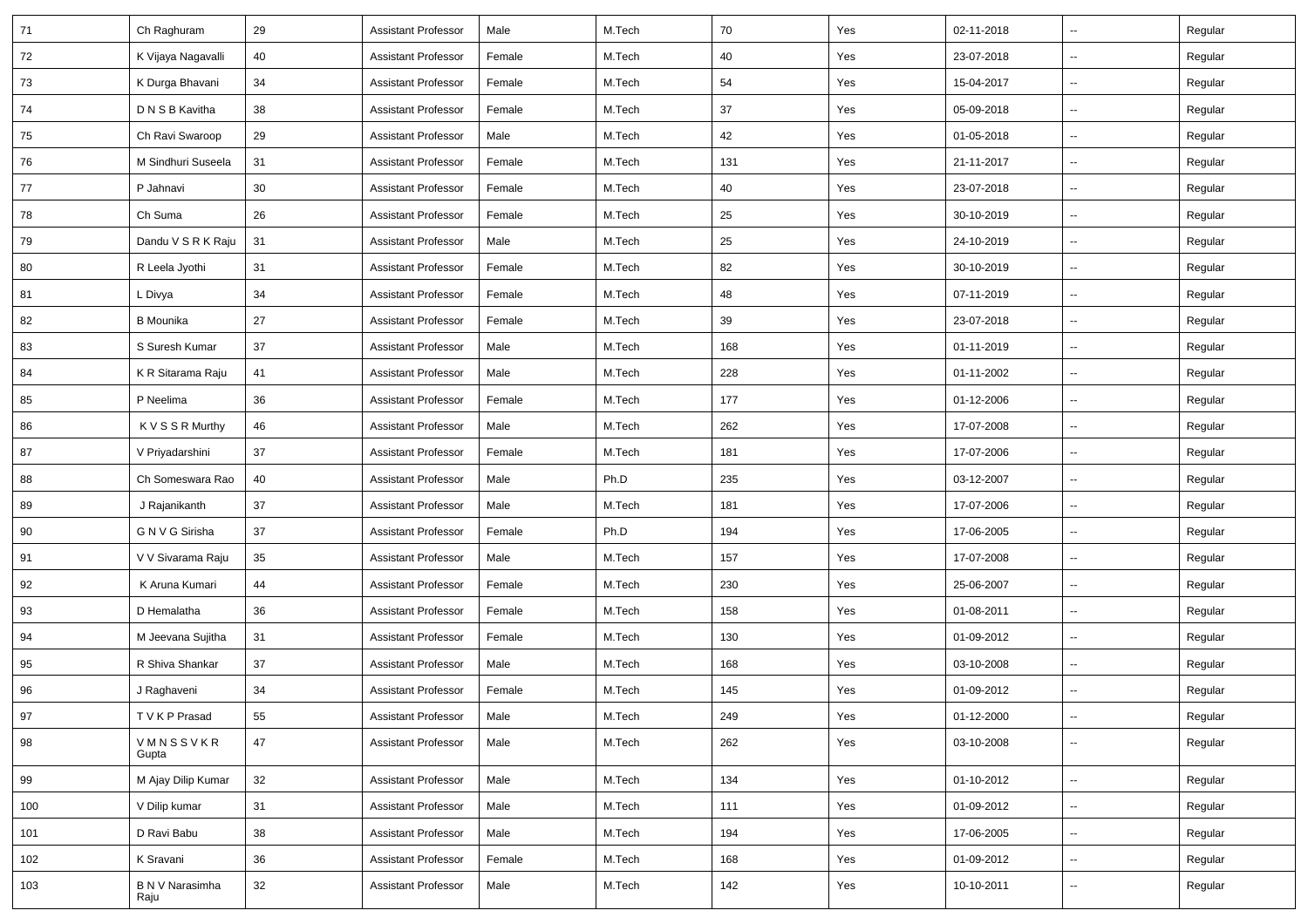| 104 | A L Lavanya                  | 36 | <b>Assistant Professor</b> | Female | M.Tech      | 158 | Yes | 01-09-2012 | $\overline{a}$           | Regular |
|-----|------------------------------|----|----------------------------|--------|-------------|-----|-----|------------|--------------------------|---------|
| 105 | M Srihari Varma              | 34 | <b>Assistant Professor</b> | Male   | Ph.D        | 144 | Yes | 01-09-2012 | $\sim$                   | Regular |
| 106 | T Srinivasa Rao              | 31 | <b>Assistant Professor</b> | Male   | M.Tech      | 105 | Yes | 01-10-2012 |                          | Regular |
| 107 | P Udaya Raju                 | 32 | <b>Assistant Professor</b> | Male   | M.Tech      | 136 | Yes | 01-10-2012 |                          | Regular |
| 108 | M Kishore Varma              | 32 | <b>Assistant Professor</b> | Male   | M.Tech      | 140 | Yes | 01-11-2019 | $\overline{\phantom{a}}$ | Regular |
| 109 | D V N Bharathi               | 38 | Assistant Professor        | Female | M.Tech      | 72  | Yes | 15-07-2015 | $\overline{\phantom{a}}$ | Regular |
| 110 | A Bhargav                    | 30 | <b>Assistant Professor</b> | Male   | M.Tech      | 73  | Yes | 15-07-2015 | $\sim$                   | Regular |
| 111 | K Chalapathi Raju            | 33 | <b>Assistant Professor</b> | Male   | M.Tech      | 145 | Yes | 15-07-2015 | $\sim$                   | Regular |
| 112 | M Vijaya Rama Raju           | 56 | Associate Professor        | Male   | M.Tech      | 394 | Yes | 20-11-1998 | --                       | Regular |
| 113 | P Subba Rao                  | 59 | Professor                  | Male   | M.Sc.(Engg) | 433 | Yes | 26-07-1985 |                          | Regular |
| 114 | G V S Padma Rao              | 49 | Professor                  | Male   | M.Tech      | 294 | Yes | 15-10-1997 | $\overline{\phantom{a}}$ | Regular |
| 115 | S S Mohan Reddy              | 47 | Associate Professor        | Male   | M.Tech      | 250 | Yes | 01-11-2000 | $\overline{\phantom{a}}$ | Regular |
| 116 | Bh V S S N Raju              | 54 | Professor                  | Male   | Ph.D        | 350 | Yes | 22-06-1992 | $\overline{\phantom{a}}$ | Regular |
| 117 | Y Ramalakshmanna             | 48 | Associate Professor        | Male   | M.Tech      | 249 | Yes | 27-11-2000 | $\sim$                   | Regular |
| 118 | D Bhavani                    | 32 | <b>Assistant Professor</b> | Female | M.Tech      | 142 | Yes | 15-07-2015 |                          | Regular |
| 119 | P James Vijay                | 30 | <b>Assistant Professor</b> | Male   | M.Tech      | 83  | No  | 11-07-2016 | 18-08-2021               | Regular |
| 120 | K Venkat Rao                 | 32 | <b>Assistant Professor</b> | Male   | M.Tech      | 142 | Yes | 18-07-2016 |                          | Regular |
| 121 | Nakka kishore<br>Chandra dev | 32 | <b>Assistant Professor</b> | Male   | M.Tech      | 73  | Yes | 04-01-2016 |                          | Regular |
| 122 | J Ravi                       | 31 | <b>Assistant Professor</b> | Male   | M.Tech      | 82  | Yes | 15-07-2016 | $\mathbf{u}$             | Regular |
| 123 | V Naga Valli                 | 33 | <b>Assistant Professor</b> | Female | M.Tech      | 144 | Yes | 02-11-2016 | $\overline{a}$           | Regular |
| 124 | <b>B</b> Tapasvi             | 30 | Assistant Professor        | Male   | M.Tech      | 73  | Yes | 10-07-2015 | $\mathbf{u}$             | Regular |
| 125 | K Lakshmi Divya              | 30 | <b>Assistant Professor</b> | Female | M.Tech      | 82  | Yes | 02-11-2016 | $\sim$                   | Regular |
| 126 | K Yugandhar                  | 30 | <b>Assistant Professor</b> | Male   | M.Tech      | 61  | Yes | 15-07-2016 |                          | Regular |
| 127 | T Nalini Prasad              | 31 | <b>Assistant Professor</b> | Male   | M.Tech      | 92  | Yes | 11-04-2017 | $\overline{\phantom{a}}$ | Regular |
| 128 | M Nageswara Rao              | 31 | Assistant Professor        | Male   | M.Tech      | 61  | Yes | 15-07-2016 | $\overline{\phantom{a}}$ | Regular |
| 129 | P Kanaka Raju                | 42 | Assistant Professor        | Male   | M.Tech      | 224 | Yes | 02-11-2016 | $\overline{a}$           | Regular |
| 130 | M Praveen Kumar              | 28 | <b>Assistant Professor</b> | Male   | M.Tech      | 48  | Yes | 24-10-2019 | $\sim$                   | Regular |
| 131 | Y S Sri Ramam                | 27 | <b>Assistant Professor</b> | Male   | M.Tech      | 25  | Yes | 26-08-2019 | $\sim$                   | Regular |
| 132 | N V S Phani Sai<br>Kumar     | 28 | <b>Assistant Professor</b> | Male   | M.Tech      | 75  | Yes | 01-11-2019 | $\mathbf{u}$             | Regular |
| 133 | <b>B</b> Revathi             | 34 | <b>Assistant Professor</b> | Female | M.E.        | 157 | Yes | 02-07-2012 | $\sim$                   | Regular |
| 134 | T V Syamala Raju             | 37 | <b>Assistant Professor</b> | Male   | M.Tech      | 169 | Yes | 10-07-2007 | $\sim$                   | Regular |
| 135 | R Krishna Chaitanya          | 40 | <b>Assistant Professor</b> | Male   | M.Tech      | 234 | Yes | 17-06-2005 | $\sim$                   | Regular |
| 136 | K N V Suresh Varma           | 38 | Assistant Professor        | Male   | M.Tech      | 142 | Yes | 08-11-2011 | $\sim$                   | Regular |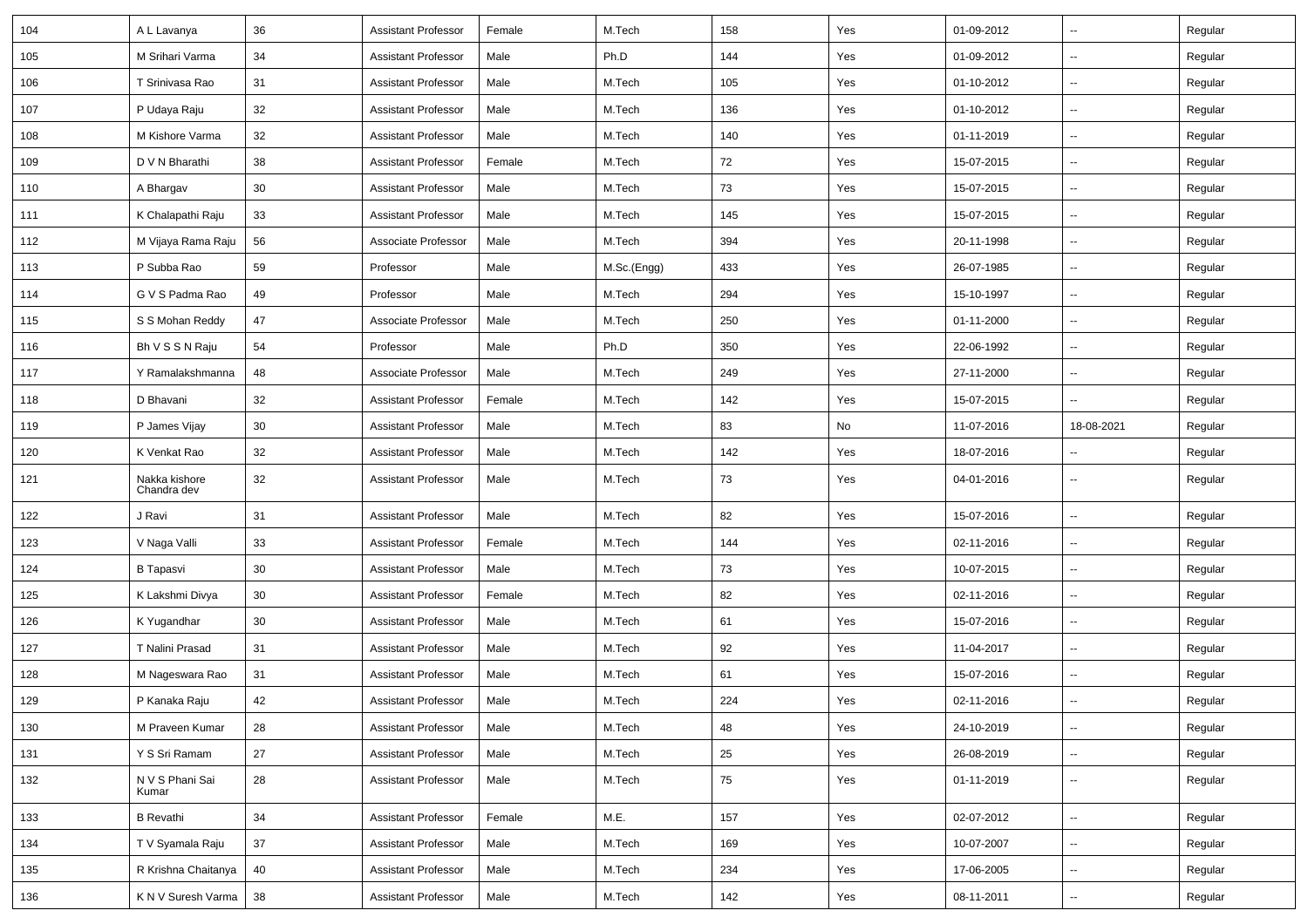| 137 | T V Narayana             | 31 | <b>Assistant Professor</b> | Male   | M.Tech | 107   | Yes | 01-10-2012 | $\sim$                   | Regular |
|-----|--------------------------|----|----------------------------|--------|--------|-------|-----|------------|--------------------------|---------|
| 138 | G Prathima               | 33 | <b>Assistant Professor</b> | Female | M.Tech | 142   | Yes | 13-07-2012 | $\overline{\phantom{a}}$ | Regular |
| 139 | <b>B Bhagya Prasad</b>   | 33 | <b>Assistant Professor</b> | Male   | M.E.   | 144   | Yes | 01-10-2012 | --                       | Regular |
| 140 | A Harish Varma           | 31 | <b>Assistant Professor</b> | Male   | M.Tech | 116   | Yes | 01-10-2012 | $\overline{\phantom{a}}$ | Regular |
| 141 | V Ramakrishna            | 41 | <b>Assistant Professor</b> | Male   | M.Tech | 230   | Yes | 01-10-2012 | $\sim$                   | Regular |
| 142 | K N V<br>Satyanarayana   | 31 | <b>Assistant Professor</b> | Male   | M.Tech | 110   | Yes | 02-07-2012 | $\sim$                   | Regular |
| 143 | P Krishna Kanth<br>Varma | 39 | Assistant Professor        | Male   | M.Tech | 174   | Yes | 01-09-2009 | $\sim$                   | Regular |
| 144 | T V Hyma Lakshmi         | 47 | <b>Assistant Professor</b> | Female | Ph.D   | 230   | Yes | 28-01-2006 | $\sim$                   | Regular |
| 145 | B Sanjay                 | 32 | <b>Assistant Professor</b> | Male   | M.Tech | 142   | Yes | 01-10-2012 | $\sim$                   | Regular |
| 146 | K Bala Sindhuri          | 34 | <b>Assistant Professor</b> | Male   | Ph.D   | 144   | Yes | 03-01-2011 | $\overline{\phantom{a}}$ | Regular |
| 147 | B Satya Sai<br>Santhosh  | 29 | <b>Assistant Professor</b> | Male   | M.Tech | 83    | Yes | 01-09-2014 | --                       | Regular |
| 148 | Bh Ravi Kumar<br>Varma   | 53 | Professor                  | Male   | Ph.D   | 347   | Yes | 01-10-1992 | --                       | Regular |
| 149 | D J V Prasad             | 53 | Associate Professor        | Male   | M.Tech | 322   | Yes | 21-01-1999 | $\overline{\phantom{a}}$ | Regular |
| 150 | Muzeeb Khan Patan        | 33 | <b>Assistant Professor</b> | Male   | M.Tech | 149   | Yes | 15-07-2015 | $\overline{\phantom{a}}$ | Regular |
| 151 | S Rajasekhar Reddy       | 31 | <b>Assistant Professor</b> | Male   | M.E.   | 92    | Yes | 04-12-2013 | $\overline{\phantom{a}}$ | Regular |
| 152 | B Venkata Krishna        | 34 | <b>Assistant Professor</b> | Male   | M.Tech | 145   | Yes | 01-10-2013 | $\sim$                   | Regular |
| 153 | P Kanta Rao              | 52 | Professor                  | Male   | Ph.D   | 332   | Yes | 18-07-2014 | $\sim$                   | Regular |
| 154 | G Harish Kumar<br>Varma  | 28 | <b>Assistant Professor</b> | Male   | M.Tech | 73    | Yes | 15-07-2015 | ۰.                       | Regular |
| 155 | D A Koteswara Rao        | 32 | <b>Assistant Professor</b> | Male   | M.Tech | 92    | Yes | 04-12-2013 | --                       | Regular |
| 156 | N Srinivasu              | 51 | Professor                  | Male   | M.Tech | 307   | Yes | 09-09-1996 | ۰.                       | Regular |
| 157 | M Sai Veerraju           | 49 | Professor                  | Male   | Ph.D   | 250   | Yes | 23-06-2003 | $\overline{\phantom{a}}$ | Regular |
| 158 | P Jagadeesh              | 29 | <b>Assistant Professor</b> | Male   | M.Tech | 70    | Yes | 20-08-2015 | $\overline{\phantom{a}}$ | Regular |
| 159 | Mohammed Azahar<br>Ahmed | 32 | <b>Assistant Professor</b> | Male   | M.Tech | 139   | Yes | 15-07-2015 | $\overline{a}$           | Regular |
| 160 | <b>Bh Sudha Rani</b>     | 31 | <b>Assistant Professor</b> | Female | M.Tech | 114   | Yes | 01-07-2016 | $\overline{\phantom{a}}$ | Regular |
| 161 | M E C Vidya Sagar        | 33 | <b>Assistant Professor</b> | Male   | M.Tech | 144   | Yes | 07-07-2016 | $\sim$                   | Regular |
| 162 | P S P R Swamy            | 32 | <b>Assistant Professor</b> | Male   | M.Tech | 74    | Yes | 08-06-2017 | $\sim$                   | Regular |
| 163 | K Pavan Kumar            | 31 | <b>Assistant Professor</b> | Male   | M.E.   | 79    | Yes | 01-06-2017 | ۰.                       | Regular |
| 164 | G Pavan Kumar            | 40 | <b>Assistant Professor</b> | Male   | M.Tech | 230   | Yes | 14-07-2005 | $\overline{\phantom{a}}$ | Regular |
| 165 | P Sailesh Babu           | 32 | <b>Assistant Professor</b> | Male   | M.Tech | 138   | Yes | 11-07-2016 | $\overline{\phantom{a}}$ | Regular |
| 166 | E Suresh                 | 33 | Assistant Professor        | Male   | M.Tech | $144$ | Yes | 13-07-2016 | $\sim$                   | Regular |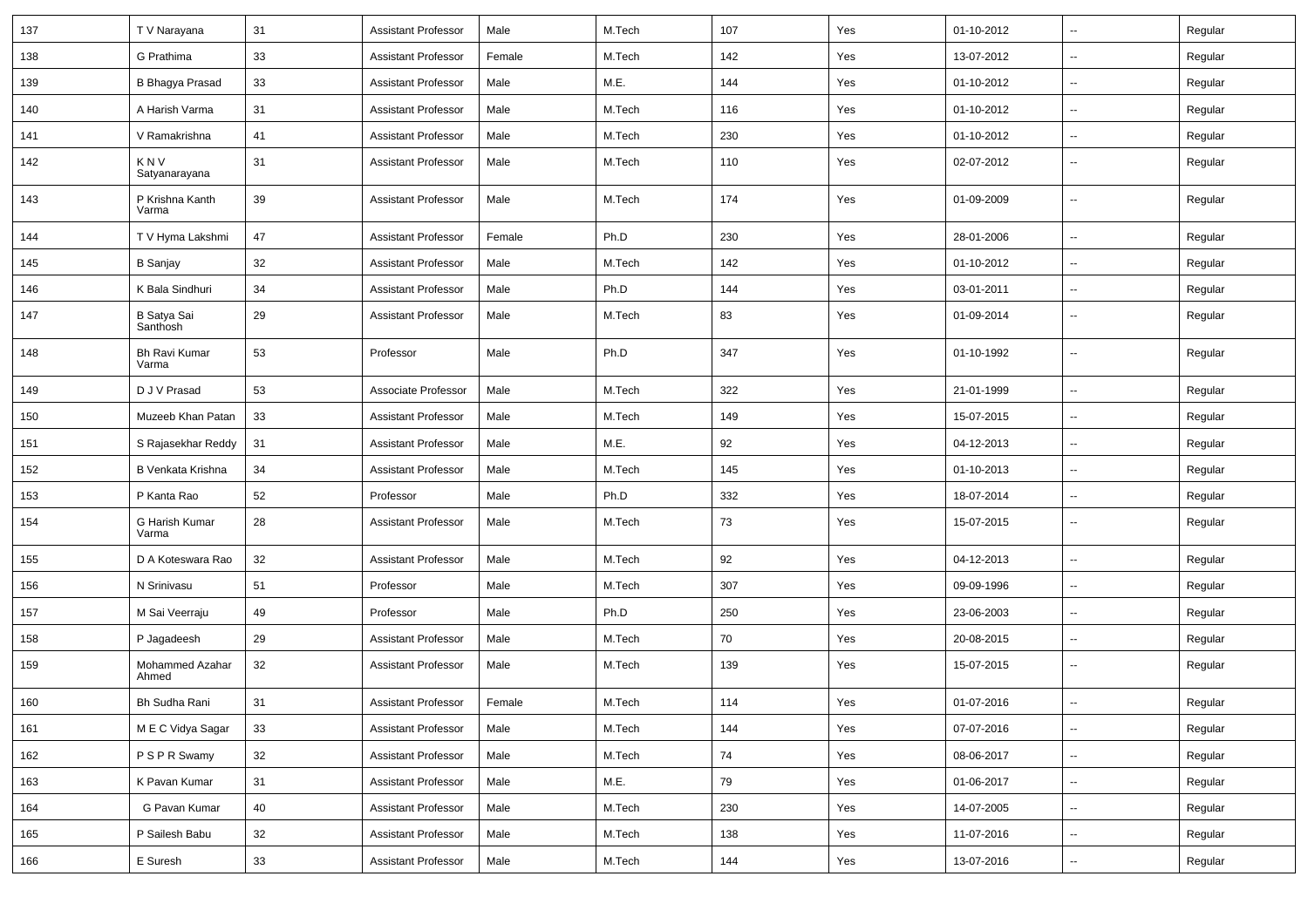| 167 | A Hemanth Kumar<br>Raiu     | 29 | <b>Assistant Professor</b> | Male   | M.Tech | 60  | Yes | 10-12-2016 | $\sim$                   | Regular |
|-----|-----------------------------|----|----------------------------|--------|--------|-----|-----|------------|--------------------------|---------|
| 168 | Y Vidya Sagar               | 35 | <b>Assistant Professor</b> | Male   | Ph.D   | 144 | Yes | 03-06-2017 | $\sim$                   | Regular |
| 169 | Y V V S Narayana            | 31 | <b>Assistant Professor</b> | Male   | M.Tech | 84  | Yes | 24-08-2019 | $\overline{\phantom{a}}$ | Regular |
| 170 | K Deepthi                   | 25 | <b>Assistant Professor</b> | Female | M.Tech | 25  | Yes | 24-08-2019 | $\overline{\phantom{a}}$ | Regular |
| 171 | A M S V Sushma              | 26 | <b>Assistant Professor</b> | Female | M.Tech | 25  | Yes | 24-08-2019 | $\overline{\phantom{a}}$ | Regular |
| 172 | I Kranthi Kumar             | 28 | <b>Assistant Professor</b> | Male   | M.Tech | 42  | Yes | 01-11-2019 | $\overline{\phantom{a}}$ | Regular |
| 173 | D Rajesh                    | 28 | <b>Assistant Professor</b> | Male   | M.Tech | 48  | Yes | 24-10-2019 | ÷.                       | Regular |
| 174 | G Kusuma                    | 36 | <b>Assistant Professor</b> | Female | Ph.D   | 156 | Yes | 30-08-2019 | $\sim$                   | Regular |
| 175 | <b>B Eswara Rao</b>         | 26 | <b>Assistant Professor</b> | Male   | M.Tech | 25  | Yes | 24-08-2019 | $\overline{\phantom{a}}$ | Regular |
| 176 | G Udaya Bhanu               | 39 | <b>Assistant Professor</b> | Female | M.Tech | 25  | Yes | 24-08-2019 | $\sim$                   | Regular |
| 177 | G Shyam Naresh              | 33 | <b>Assistant Professor</b> | Male   | M.Tech | 60  | Yes | 16-11-2019 | $\overline{\phantom{a}}$ | Regular |
| 178 | Ch Durga Prasad             | 29 | <b>Assistant Professor</b> | Male   | M.Tech | 67  | Yes | 11-01-2016 | $\overline{\phantom{a}}$ | Regular |
| 179 | K Swetha                    | 37 | <b>Assistant Professor</b> | Female | M.Tech | 170 | Yes | 18-06-2007 | ÷.                       | Regular |
| 180 | K S S Prasad Raju           | 37 | <b>Assistant Professor</b> | Male   | M.Tech | 156 | Yes | 06-08-2008 | $\sim$                   | Regular |
| 181 | <b>Sk Nazeer</b>            | 33 | <b>Assistant Professor</b> | Male   | M.Tech | 147 | Yes | 01-10-2012 | $\overline{\phantom{a}}$ | Regular |
| 182 | Y Bhanu Chandar             | 32 | <b>Assistant Professor</b> | Male   | M.E.   | 140 | Yes | 01-10-2012 | $\sim$                   | Regular |
| 183 | N V A Bhavani               | 30 | <b>Assistant Professor</b> | Female | M.Tech | 107 | Yes | 01-10-2012 | $\overline{\phantom{a}}$ | Regular |
| 184 | G Veeranna                  | 45 | <b>Assistant Professor</b> | Male   | M.Tech | 227 | Yes | 16-08-2005 | $\overline{\phantom{a}}$ | Regular |
| 185 | K Kiran Kumar               | 40 | <b>Assistant Professor</b> | Male   | M.Tech | 231 | Yes | 16-08-2005 | $\sim$                   | Regular |
| 186 | V Srinivas                  | 33 | <b>Assistant Professor</b> | Male   | M.Tech | 147 | Yes | 01-10-2012 | $\sim$                   | Regular |
| 187 | A Kumar Raja                | 34 | <b>Assistant Professor</b> | Male   | M.Tech | 142 | Yes | 01-11-2011 | $\overline{\phantom{a}}$ | Regular |
| 188 | Ch Murali                   | 39 | <b>Assistant Professor</b> | Male   | M.Tech | 221 | Yes | 17-06-2005 | $\sim$                   | Regular |
| 189 | I Swetha Monica             | 33 | <b>Assistant Professor</b> | Female | M.Tech | 142 | Yes | 02-11-2009 | $\overline{\phantom{a}}$ | Regular |
| 190 | Ch Divakar                  | 56 | Professor                  | Male   | Ph.D   | 370 | Yes | 06-10-2017 | $\overline{\phantom{a}}$ | Regular |
| 191 | Y S R Murthy                | 53 | Professor                  | Male   | Ph.D   | 346 | Yes | 09-05-2016 | $\sim$                   | Regular |
| 192 | Bh V S R K Raju             | 52 | Professor                  | Male   | Ph.D   | 346 | Yes | 01-10-1992 | Ξ.                       | Regular |
| 193 | I Hemalatha                 | 41 | Associate Professor        | Female | Ph.D   | 250 | Yes | 27-11-2000 | $\sim$                   | Regular |
| 194 | <b>VKSKSai</b><br>Vadapalli | 38 | <b>Assistant Professor</b> | Male   | M.Tech | 188 | Yes | 18-05-2016 | $\sim$                   | Regular |
| 195 | K Srinivas                  | 49 | Associate Professor        | Male   | M.Tech | 308 | Yes | 02-07-2005 | $\sim$                   | Regular |
| 196 | S Venkata Ramana            | 49 | Associate Professor        | Male   | Ph.D   | 262 | Yes | 20-07-2006 | $\sim$                   | Regular |
| 197 | N Devika                    | 29 | <b>Assistant Professor</b> | Female | M.Tech | 86  | Yes | 01-03-2017 | $\sim$                   | Regular |
| 198 | B V D S Sekhar              | 47 | Associate Professor        | Male   | Ph.D   | 246 | Yes | 01-10-2001 | $\sim$                   | Regular |
| 199 | <b>B</b> Teja Sree          | 28 | <b>Assistant Professor</b> | Female | M.Tech | 85  | Yes | 01-08-2014 | $\sim$                   | Regular |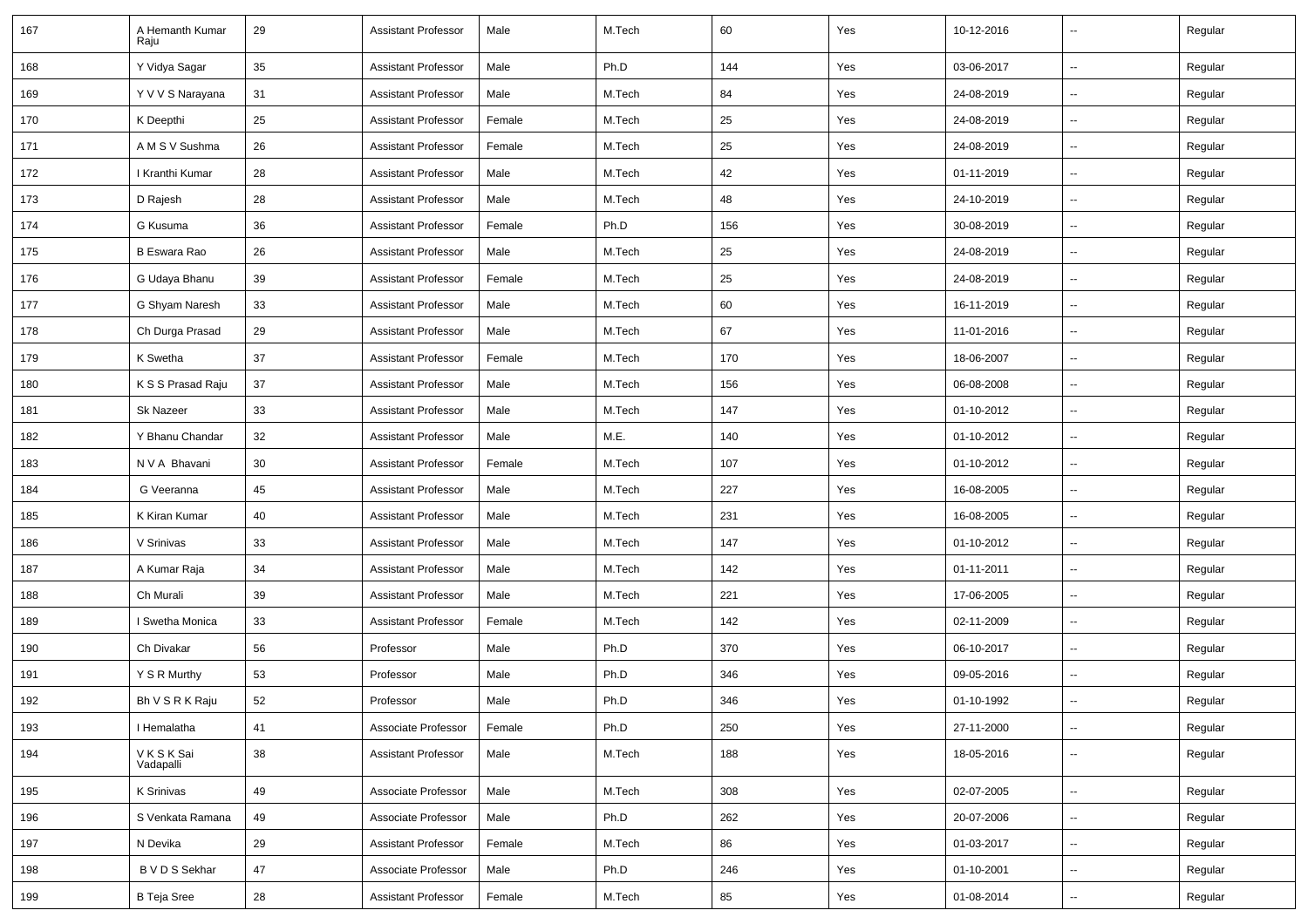| 200 | S Rama Gopala<br>Reddy       | 51 | Associate Professor        | Male   | M.Tech | 273 | Yes | 16-11-1998 | --                       | Regular |
|-----|------------------------------|----|----------------------------|--------|--------|-----|-----|------------|--------------------------|---------|
| 201 | CH Dileep<br>Chakravarthy    | 35 | <b>Assistant Professor</b> | Male   | M.Tech | 162 | Yes | 06-08-2014 | $\sim$                   | Regular |
| 202 | P Lavanya                    | 28 | <b>Assistant Professor</b> | Female | M.Tech | 74  | Yes | 04-07-2017 | $\sim$                   | Regular |
| 203 | V Saibaba                    | 31 | <b>Assistant Professor</b> | Male   | M.Tech | 45  | Yes | 04-02-2018 | --                       | Regular |
| 204 | N Rama Devi                  | 37 | <b>Assistant Professor</b> | Female | M.Tech | 189 | Yes | 10-07-2015 | $\overline{\phantom{a}}$ | Regular |
| 205 | P Raghu<br>Venkatapathi Raju | 33 | <b>Assistant Professor</b> | Male   | M.Tech | 143 | Yes | 02-11-2016 | $\overline{\phantom{a}}$ | Regular |
| 206 | P Naga Raju                  | 37 | <b>Assistant Professor</b> | Male   | M.Tech | 166 | Yes | 04-11-2016 | $\overline{\phantom{a}}$ | Regular |
| 207 | P Syamala Rao                | 47 | <b>Assistant Professor</b> | Male   | M.Tech | 46  | Yes | 07-12-2017 | $\overline{a}$           | Regular |
| 208 | V Rohini                     | 28 | <b>Assistant Professor</b> | Female | M.Tech | 41  | Yes | 09-06-2018 | $\sim$                   | Regular |
| 209 | S Ramya                      | 31 | <b>Assistant Professor</b> | Female | M.Tech | 71  | Yes | 20-11-2019 | $\sim$                   | Regular |
| 210 | <b>B</b> Madhavi             | 44 | <b>Assistant Professor</b> | Female | M.Tech | 27  | Yes | 26-08-2019 |                          | Regular |
| 211 | P V Narasimha Raju           | 26 | <b>Assistant Professor</b> | Male   | M.Tech | 19  | Yes | 09-12-2019 | $\overline{\phantom{a}}$ | Regular |
| 212 | K Pavan Raju                 | 30 | <b>Assistant Professor</b> | Male   | M.Tech | 17  | Yes | 26-02-2020 | $\overline{\phantom{a}}$ | Regular |
| 213 | K Kishore Raju               | 43 | <b>Assistant Professor</b> | Male   | Ph.D   | 268 | Yes | 17-07-2006 | --                       | Regular |
| 214 | PDSSLKumari                  | 37 | <b>Assistant Professor</b> | Female | M.Tech | 180 | Yes | 26-08-2006 | $\overline{\phantom{a}}$ | Regular |
| 215 | Jonnapalli Thulasi<br>Rajesh | 37 | <b>Assistant Professor</b> | Male   | M.Tech | 173 | Yes | 10-07-2015 | ⊷.                       | Regular |
| 216 | D Ratnagiri                  | 50 | <b>Assistant Professor</b> | Male   | Ph.D   | 322 | Yes | 01-10-2008 | $\sim$                   | Regular |
| 217 | N Deshai                     | 39 | <b>Assistant Professor</b> | Male   | M.Tech | 224 | Yes | 01-01-2008 | --                       | Regular |
| 218 | M V Subba Rao                | 38 | <b>Assistant Professor</b> | Male   | M.Tech | 194 | Yes | 18-06-2005 |                          | Regular |
| 219 | K Chandra Sekhar             | 34 | <b>Assistant Professor</b> | Male   | M.Tech | 144 | Yes | 01-04-2010 | --                       | Regular |
| 220 | M Galeiah                    | 38 | <b>Assistant Professor</b> | Male   | M.Tech | 164 | Yes | 01-01-2008 | $\overline{\phantom{a}}$ | Regular |
| 221 | K Satyanarayana<br>Raju      | 36 | <b>Assistant Professor</b> | Male   | M.Tech | 143 | Yes | 01-04-2010 | $\overline{\phantom{a}}$ | Regular |
| 222 | D Anusha                     | 35 | <b>Assistant Professor</b> | Female | M.Tech | 145 | Yes | 15-07-2009 | ۵.                       | Regular |
| 223 | M Krishna Satya<br>Varma     | 32 | <b>Assistant Professor</b> | Male   | M.Tech | 117 | Yes | 13-10-2011 | $\overline{\phantom{a}}$ | Regular |
| 224 | P Subba Raju                 | 36 | <b>Assistant Professor</b> | Male   | M.Tech | 144 | Yes | 01-04-2010 | $\sim$                   | Regular |
| 225 | K Venkata Mounika            | 28 | <b>Assistant Professor</b> | Male   | M.Tech | 17  | Yes | 01-02-2020 | $\overline{\phantom{a}}$ | Regular |
| 226 | S Rajesh                     | 37 | Associate Professor        | Male   | Ph.D   | 181 | Yes | 17-07-2006 | $\overline{\phantom{a}}$ | Regular |
| 227 | K Suresh Babu                | 56 | Professor                  | Male   | Ph.D   | 371 | Yes | 14-09-1990 | $\sim$                   | Regular |
| 228 | Ch Gopala Raju               | 57 | Associate Professor        | Male   | M.Tech | 398 | Yes | 10-11-1998 | $\overline{\phantom{a}}$ | Regular |
| 229 | CVSRKRaju                    | 59 | Associate Professor        | Male   | M.Tech | 382 | Yes | 01-11-1990 | ÷.                       | Regular |
| 230 | P V Gopala Raju              | 58 | Associate Professor        | Male   | M.Tech | 365 | Yes | 16-03-1991 | $\sim$                   | Regular |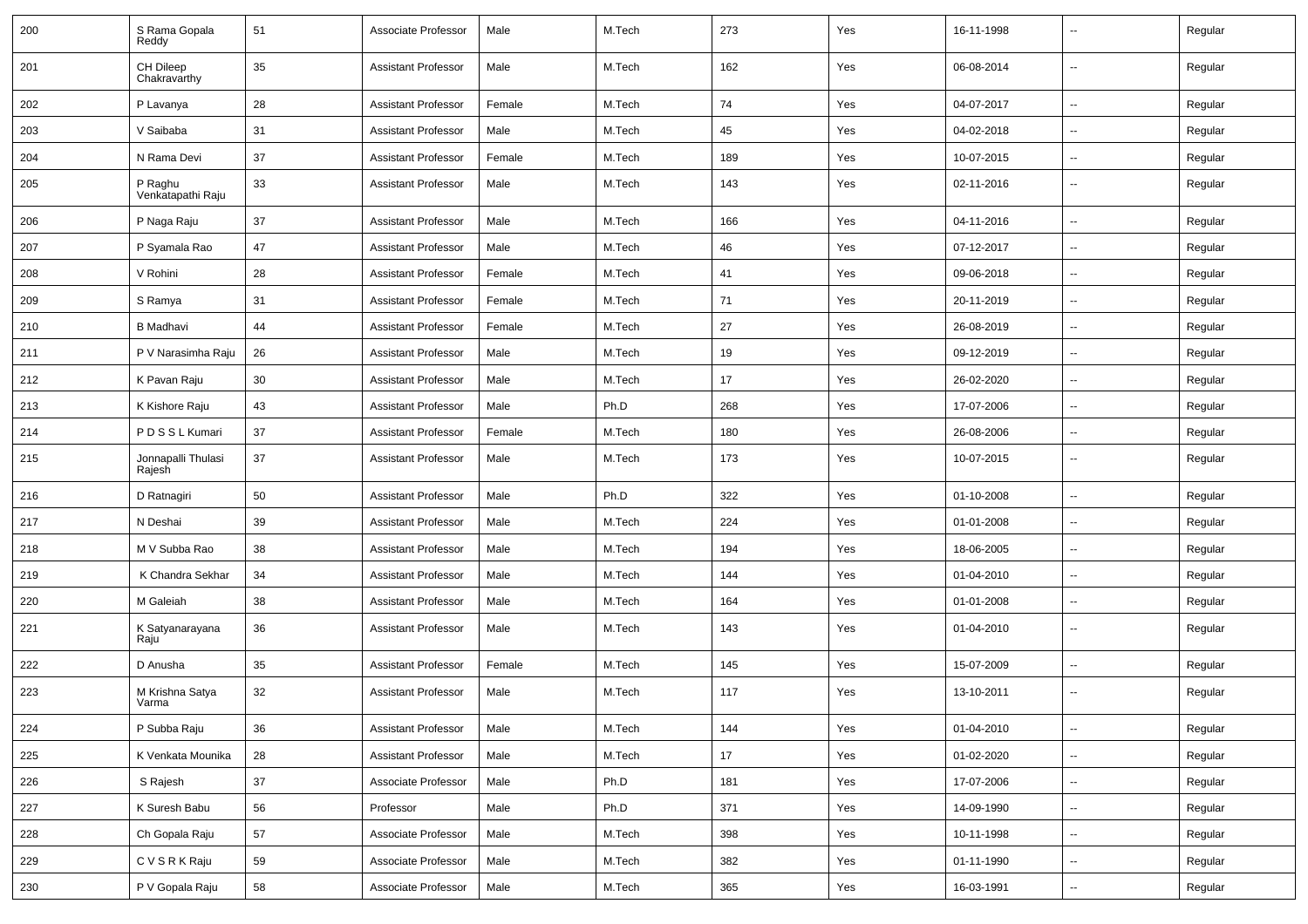| 231 | K Brahma Raju                | 53     | Professor                  | Male   | Ph.D   | 370 | Yes | 01-11-1990 | $\overline{\phantom{a}}$ | Regular |
|-----|------------------------------|--------|----------------------------|--------|--------|-----|-----|------------|--------------------------|---------|
| 232 | P Ravi Varma                 | 34     | <b>Assistant Professor</b> | Male   | M.Tech | 144 | Yes | 17-10-2013 | -−                       | Regular |
| 233 | V K Viswanadha<br>Raju       | 55     | Associate Professor        | Male   | Ph.D   | 372 | Yes | 01-11-1990 | $\overline{\phantom{a}}$ | Regular |
| 234 | P Ramamurthy Raju            | 55     | Professor                  | Male   | Ph.D   | 394 | Yes | 26-06-1992 | -−                       | Regular |
| 235 | G Chatapathi Raju            | 57     | Associate Professor        | Male   | M.Tech | 394 | Yes | 07-12-1998 | $\overline{a}$           | Regular |
| 236 | N V Subba Raju               | 61     | Professor                  | Male   | M.Tech | 466 | No  | 20-12-1982 | 31-10-2021               | Regular |
| 237 | V Durga Prasada<br>Rao       | 54     | Professor                  | Male   | Ph.D   | 352 | Yes | 02-07-1991 | $\overline{\phantom{a}}$ | Regular |
| 238 | K V M Krishnam<br>Raju       | 53     | Professor                  | Male   | Ph.D   | 370 | Yes | 22-06-1992 | $\sim$                   | Regular |
| 239 | Ch Srinivas                  | 57     | Associate Professor        | Male   | M.Tech | 382 | Yes | 01-09-1990 | $\sim$                   | Regular |
| 240 | K Satyanarayana              | 62     | Professor                  | Male   | M.Tech | 452 | No  | 14-12-1983 | 31-07-2021               | Regular |
| 241 | P V R S Padma<br>Raju        | 57     | Associate Professor        | Male   | M.Tech | 394 | Yes | 01-12-1998 | --                       | Regular |
| 242 | G Hema Tammi<br>Raju         | 31     | <b>Assistant Professor</b> | Male   | M.Tech | 88  | Yes | 21-10-2014 | ⊷.                       | Regular |
| 243 | KMNVSA<br>Sivaram            | 30     | <b>Assistant Professor</b> | Male   | M.Tech | 88  | Yes | 21-10-2014 | $\sim$                   | Regular |
| 244 | I Ajit Kumar                 | 33     | <b>Assistant Professor</b> | Male   | M.Tech | 143 | Yes | 21-10-2014 | Ξ.                       | Regular |
| 245 | K Sandeep Varma              | 33     | <b>Assistant Professor</b> | Male   | M.Tech | 136 | No  | 01-09-2009 | 06-01-2021               | Regular |
| 246 | Ch N V S Swamy               | 30     | <b>Assistant Professor</b> | Male   | M.Tech | 73  | Yes | 20-07-2015 | --                       | Regular |
| 247 | SK M Z M Saqheeb<br>Ali      | 30     | <b>Assistant Professor</b> | Male   | M.Tech | 82  | Yes | 17-10-2016 | -−                       | Regular |
| 248 | N Satish                     | 32     | <b>Assistant Professor</b> | Male   | M.Tech | 135 | Yes | 10-07-2013 | -−                       | Regular |
| 249 | M Anil Kumar                 | 34     | <b>Assistant Professor</b> | Male   | M.Tech | 148 | Yes | 10-07-2013 | Ξ.                       | Regular |
| 250 | V Praveen                    | 33     | <b>Assistant Professor</b> | Male   | M.Tech | 144 | Yes | 07-07-2016 | $\sim$                   | Regular |
| 251 | M Satish Raja                | 34     | <b>Assistant Professor</b> | Male   | M.Tech | 151 | Yes | 13-10-2014 | Ξ.                       | Regular |
| 252 | K Sunil Kumar                | 39     | <b>Assistant Professor</b> | Male   | M.E.   | 158 | Yes | 08-11-2016 | -−                       | Regular |
| 253 | K Bhargavi                   | 29     | <b>Assistant Professor</b> | Female | M.Tech | 82  | Yes | 13-10-2014 | --                       | Regular |
| 254 | SK R S Mahaboob<br>Ali       | 32     | Assistant Professor        | Male   | M.Tech | 139 | Yes | 17-10-2016 |                          | Regular |
| 255 | Ch Sricharan                 | 35     | <b>Assistant Professor</b> | Male   | Ph.D   | 96  | Yes | 25-10-2018 | $\sim$                   | Regular |
| 256 | K Tarun Kumar                | 25     | Assistant Professor        | Male   | M.Tech | 46  | Yes | 18-07-2018 | $\overline{\phantom{a}}$ | Regular |
| 257 | V Krishna Chaitanya<br>Varma | 25     | <b>Assistant Professor</b> | Male   | M.Tech | 25  | Yes | 24-08-2019 | ₩,                       | Regular |
| 258 | M Rajesh                     | 27     | <b>Assistant Professor</b> | Male   | M.Tech | 25  | Yes | 24-08-2019 | н.                       | Regular |
| 259 | P V Ch R K<br>Santhosh       | $32\,$ | <b>Assistant Professor</b> | Male   | M.Tech | 48  | Yes | 07-11-2019 | --                       | Regular |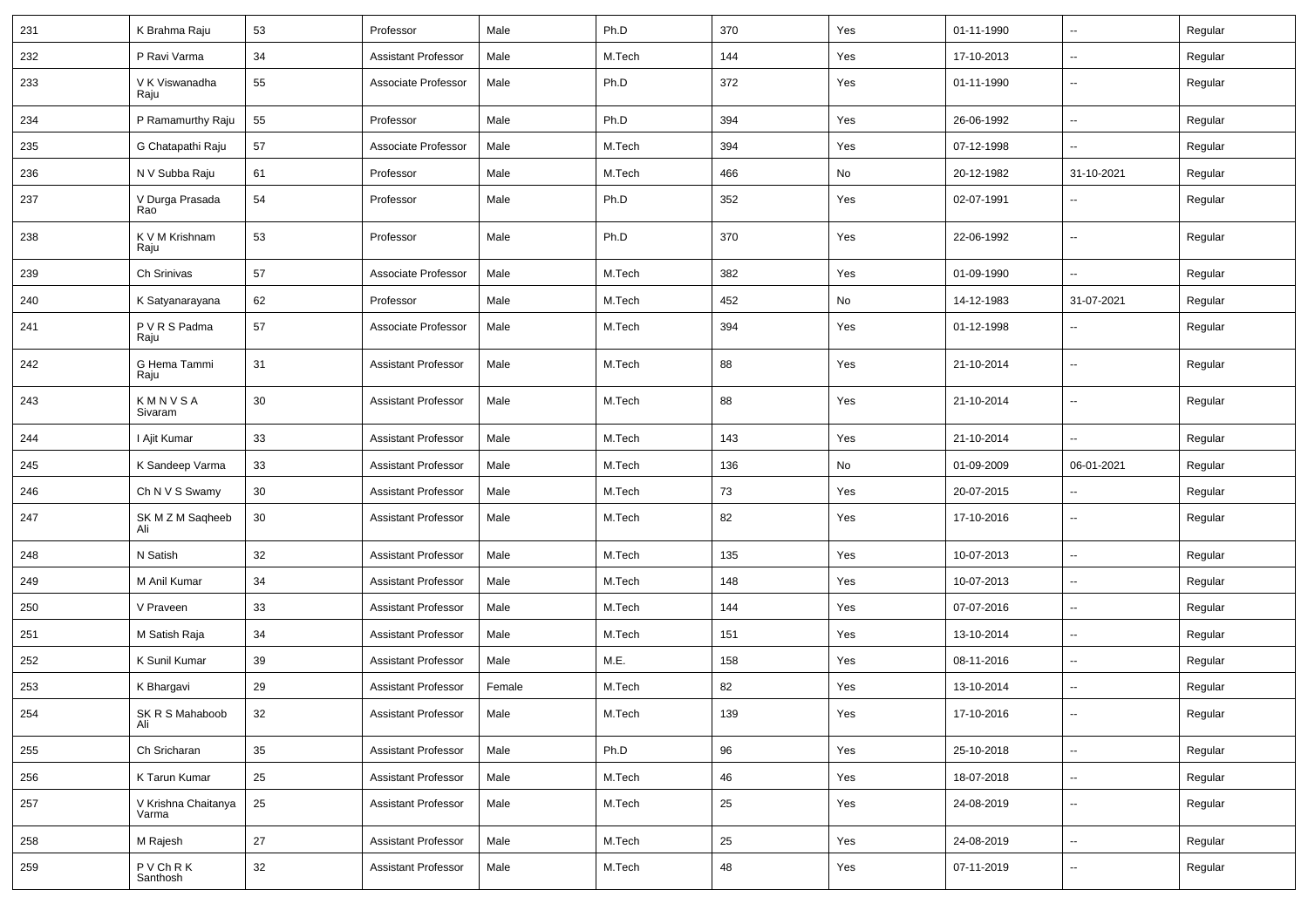| 260 | M Lohith Sri Krishna<br>Varma | 25 | <b>Assistant Professor</b> | Male   | M.Tech | 30  | Yes | 24-08-2019 | -−                       | Regular |
|-----|-------------------------------|----|----------------------------|--------|--------|-----|-----|------------|--------------------------|---------|
| 261 | <b>B S Santhoshi</b>          | 26 | <b>Assistant Professor</b> | Female | M.Tech | 25  | Yes | 24-08-2019 | $\sim$                   | Regular |
| 262 | N Harsha                      | 33 | <b>Assistant Professor</b> | Male   | M.Tech | 156 | Yes | 01-07-2011 | $\overline{\phantom{a}}$ | Regular |
| 263 | G S V Seshu Kumar             | 31 | <b>Assistant Professor</b> | Male   | M.Tech | 106 | Yes | 10-07-2013 | $\overline{\phantom{a}}$ | Regular |
| 264 | K Prasada Raju                | 35 | <b>Assistant Professor</b> | Male   | M.Tech | 152 | Yes | 20-07-2015 | -−                       | Regular |
| 265 | S Madhava Rao                 | 31 | <b>Assistant Professor</b> | Male   | M.Tech | 108 | Yes | 26-09-2012 | $\mathbf{u}$             | Regular |
| 266 | IRP Kumar Varma               | 35 | <b>Assistant Professor</b> | Male   | M.Tech | 143 | Yes | 14-09-2009 | ⊷.                       | Regular |
| 267 | V V M Krishnam<br>Raju        | 35 | <b>Assistant Professor</b> | Male   | M.Tech | 147 | Yes | 01-07-2011 | ⊷.                       | Regular |
| 268 | I Srinivasa Raju              | 45 | <b>Assistant Professor</b> | Male   | M.Tech | 244 | Yes | 17-07-2006 | ш.                       | Regular |
| 269 | M Indra Reddy                 | 30 | <b>Assistant Professor</b> | Male   | M.Tech | 100 | Yes | 07-10-2013 | $\overline{\phantom{a}}$ | Regular |
| 270 | V Manikanth                   | 32 | <b>Assistant Professor</b> | Male   | M.Tech | 139 | Yes | 20-07-2015 | $\overline{\phantom{a}}$ | Regular |
| 271 | Ch Rama Bhadri<br>Raju        | 34 | <b>Assistant Professor</b> | Male   | Ph.D   | 144 | Yes | 01-09-2009 | -−                       | Regular |
| 272 | N Sudheer Kumar<br>Varma      | 31 | <b>Assistant Professor</b> | Male   | M.Tech | 109 | Yes | 13-07-2012 | --                       | Regular |
| 273 | D Shantanu                    | 33 | <b>Assistant Professor</b> | Male   | Ph.D   | 36  | Yes | 07-11-2019 | ш,                       | Regular |
| 274 | K Durga Hemanth<br>Kumar      | 33 | <b>Assistant Professor</b> | Male   | M.Tech | 48  | Yes | 24-08-2019 | $\mathbf{u}$             | Regular |
| 275 | <b>B Durga Prasad</b>         | 28 | <b>Assistant Professor</b> | Male   | M.Tech | 27  | Yes | 24-08-2019 | $\sim$                   | Regular |
| 276 | R Vitalram                    | 36 | <b>Assistant Professor</b> | Male   | Ph.D   | 18  | Yes | 21-01-2020 | $\sim$                   | Regular |
| 277 | Ch Roopa Jhansi<br>Rani       | 43 | <b>Assistant Professor</b> | Female | M.A    | 234 | Yes | 01-02-2016 | ⊷.                       | Regular |
| 278 | Bh Subrahmanya<br>Diwakar     | 35 | Professor                  | Male   | Ph.D   | 166 | Yes | 23-12-2016 | ⊷.                       | Regular |
| 279 | Md Riyaz                      | 35 | <b>Assistant Professor</b> | Male   | M.A    | 167 | Yes | 01-08-2016 | -−                       | Regular |
| 280 | Y Sobhan Babu                 | 30 | <b>Assistant Professor</b> | Male   | M.Sc.  | 97  | Yes | 12-07-2013 | Ξ.                       | Regular |
| 281 | J Jeevan Kumar                | 36 | <b>Assistant Professor</b> | Male   | M.Sc.  | 148 | Yes | 01-11-2014 | --                       | Regular |
| 282 | M Sitaramireddy               | 69 | Professor                  | Male   | Ph.D   | 442 | Yes | 15-11-1984 | -−                       | Regular |
| 283 | M Siva Krishnam<br>Raju       | 44 | Assistant Professor        | Male   | Ph.D   | 238 | Yes | 04-08-2016 |                          | Regular |
| 284 | T Rambabu                     | 37 | <b>Assistant Professor</b> | Male   | Ph.D   | 144 | Yes | 01-11-2014 | $\omega_{\rm{m}}$        | Regular |
| 285 | I Anil                        | 47 | Assistant Professor        | Male   | Ph.D   | 254 | Yes | 01-03-2016 | $\overline{\phantom{a}}$ | Regular |
| 286 | V Vasudeva Murthy             | 63 | Professor                  | Male   | Ph.D   | 465 | Yes | 22-11-1982 | $\sim$                   | Regular |
| 287 | K Neelima                     | 40 | <b>Assistant Professor</b> | Female | MBA    | 230 | Yes | 18-07-2016 | н.                       | Regular |
| 288 | K Venkat Rao                  | 38 | <b>Assistant Professor</b> | Male   | M.Tech | 189 | Yes | 04-09-2014 | $\sim$                   | Regular |
| 289 | K Anji Reddy                  | 60 | Professor                  | Male   | Ph.D   | 394 | Yes | 12-12-1988 | ₩,                       | Regular |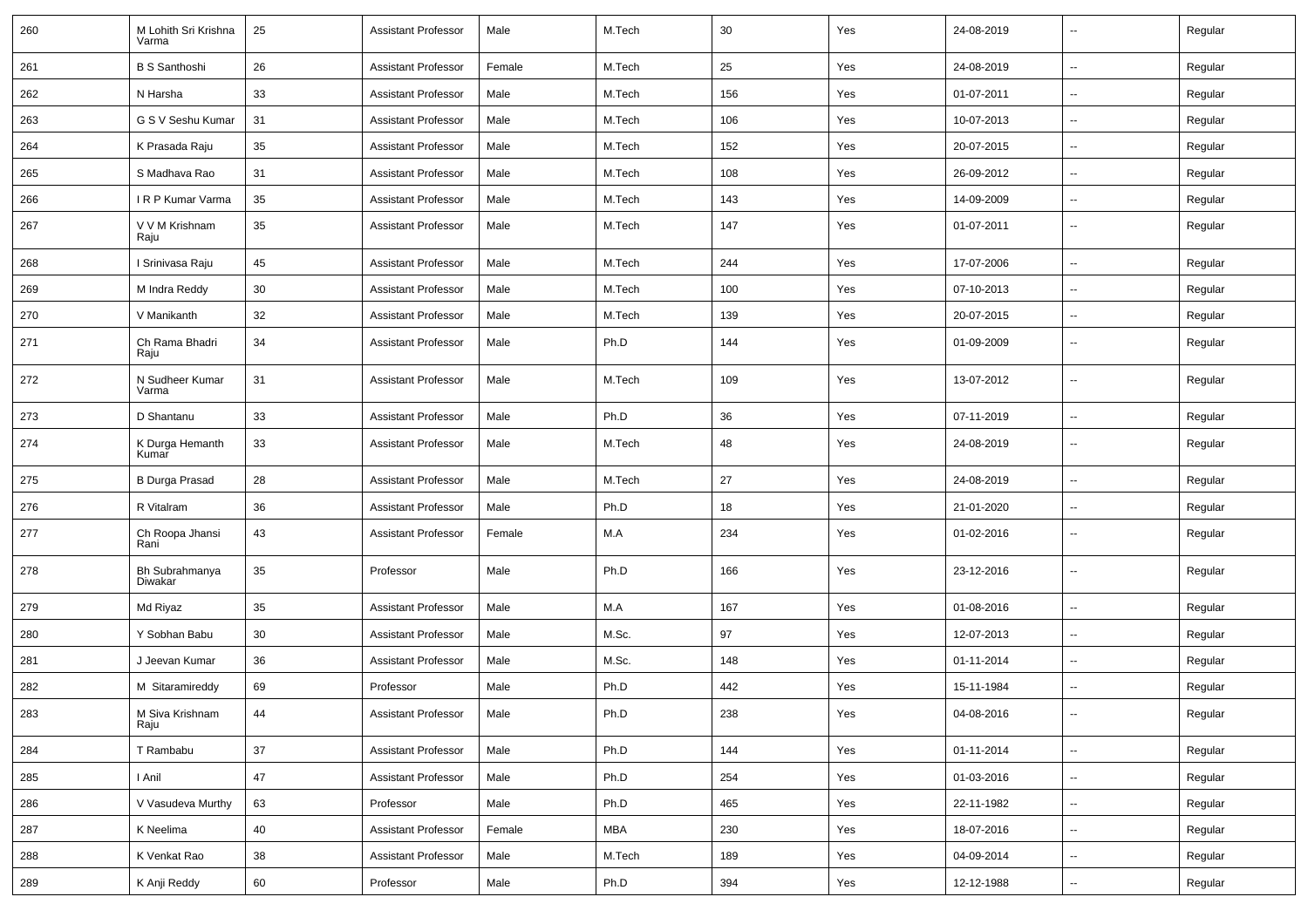| 290 | V Seetaramaiah          | 59 | Associate Professor        | Male   | Ph.D        | 383 | Yes | 18-09-1989 | $\overline{\phantom{a}}$ | Regular |
|-----|-------------------------|----|----------------------------|--------|-------------|-----|-----|------------|--------------------------|---------|
| 291 | Ch Hari Mohan           | 47 | <b>Assistant Professor</b> | Male   | Ph.D        | 286 | Yes | 02-11-2016 | ш.                       | Regular |
| 292 | S Satyanarayana<br>Raju | 72 | Associate Professor        | Male   | M.Tech      | 467 | No  | 10-07-2015 | 31-01-2021               | Regular |
| 293 | R Subba Rao             | 52 | Professor                  | Male   | Ph.D        | 346 | Yes | 02-11-2016 | Ξ.                       | Regular |
| 294 | P V N Raju              | 65 | Professor                  | Male   | Ph.D        | 455 | No  | 13-09-1983 | 15-10-2021               | Regular |
| 295 | Venu Reddy              | 38 | Associate Professor        | Male   | Ph.D        | 171 | Yes | 06-05-2019 | -−                       | Regular |
| 296 | G N V Kishore           | 39 | <b>Assistant Professor</b> | Male   | Ph.D        | 41  | Yes | 17-05-2018 | $\overline{\phantom{a}}$ | Regular |
| 297 | R Suresh Babu           | 37 | <b>Assistant Professor</b> | Male   | M.Sc.       | 150 | Yes | 01-09-2016 | ⊷.                       | Regular |
| 298 | Javvadi Aruna<br>Kumari | 36 | <b>Assistant Professor</b> | Female | M.A         | 104 | Yes | 15-09-2017 | н.                       | Regular |
| 299 | N Satish Kumar          | 34 | <b>Assistant Professor</b> | Male   | Ph.D        | 147 | Yes | 23-01-2017 | Ξ.                       | Regular |
| 300 | N Pavan Kumar           | 36 | <b>Assistant Professor</b> | Male   | M.A         | 151 | Yes | 14-06-2017 | $\overline{\phantom{a}}$ | Regular |
| 301 | G Rama Krishnam<br>Raju | 35 | <b>Assistant Professor</b> | Male   | M.Sc(Phy)   | 37  | Yes | 19-09-2018 | -−                       | Regular |
| 302 | K R Vijaya Babu         | 36 | <b>Assistant Professor</b> | Male   | M.A         | 143 | Yes | 14-06-2017 | ш.                       | Regular |
| 303 | Baskar C                | 54 | <b>Assistant Professor</b> | Male   | <b>MBA</b>  | 270 | Yes | 02-12-2017 | $\overline{\phantom{a}}$ | Regular |
| 304 | V S K Chaturya          | 33 | <b>Assistant Professor</b> | Male   | <b>MBA</b>  | 51  | Yes | 22-11-2017 | $\sim$                   | Regular |
| 305 | G Vidyasagar            | 37 | <b>Assistant Professor</b> | Male   | Ph.D        | 144 | Yes | 05-07-2018 | ⊷.                       | Regular |
| 306 | M Sankar                | 36 | <b>Assistant Professor</b> | Male   | M.A         | 144 | Yes | 07-09-2017 | Ξ.                       | Regular |
| 307 | G Santhi                | 50 | <b>Assistant Professor</b> | Female | M. Phil     | 298 | Yes | 10-12-2001 | $\overline{\phantom{a}}$ | Regular |
| 308 | T R K D Varaprasad      | 38 | <b>Assistant Professor</b> | Male   | M.Sc.       | 166 | Yes | 05-10-2007 | -−                       | Regular |
| 309 | P Bhuvaneswari          | 41 | <b>Assistant Professor</b> | Female | M. Phil     | 233 | Yes | 01-08-2005 | Ξ.                       | Regular |
| 310 | M V Someswara<br>Rao    | 39 | <b>Assistant Professor</b> | Male   | Ph.D        | 166 | Yes | 18-10-2007 | ⊷.                       | Regular |
| 311 | S Ramalingeswara<br>Rao | 36 | <b>Assistant Professor</b> | Male   | M. Phil     | 156 | Yes | 25-08-2008 | $\overline{\phantom{a}}$ | Regular |
| 312 | P Bhavani               | 44 | <b>Assistant Professor</b> | Female | Ph.D        | 234 | Yes | 03-10-2007 | $\overline{\phantom{a}}$ | Regular |
| 313 | K Bala Geeta            | 23 | <b>Assistant Professor</b> | Female | M.Sc.       | 36  | Yes | 24-10-2019 | $\sim$                   | Regular |
| 314 | N P S Acharyulu         | 40 | Assistant Professor        | Male   | M. Phil     | 180 | Yes | 02-01-2019 | $\overline{\phantom{a}}$ | Regular |
| 315 | B Ramesh Babu           | 35 | <b>Assistant Professor</b> | Male   | <b>MCA</b>  | 132 | Yes | 02-05-2018 | Ξ.                       | Regular |
| 316 | G Sarika                | 28 | <b>Assistant Professor</b> | Female | MP.Ed.      | 18  | Yes | 01-02-2020 | $\sim$                   | Regular |
| 317 | D Chandrasekhar         | 38 | <b>Assistant Professor</b> | Male   | Ph.D        | 169 | Yes | 20-08-2008 | $\sim$                   | Regular |
| 318 | D Sridevi               | 38 | <b>Assistant Professor</b> | Female | M. Phil     | 189 | Yes | 01-12-2008 | $\sim$                   | Regular |
| 319 | N Veerraju              | 42 | <b>Assistant Professor</b> | Male   | <b>SLET</b> | 224 | Yes | 22-08-2006 | $\sim$                   | Regular |
| 320 | P V Narasimha Raju      | 62 | <b>Assistant Professor</b> | Male   | M.Tech      | 468 | No  | 25-08-1982 | 21-06-2021               | Regular |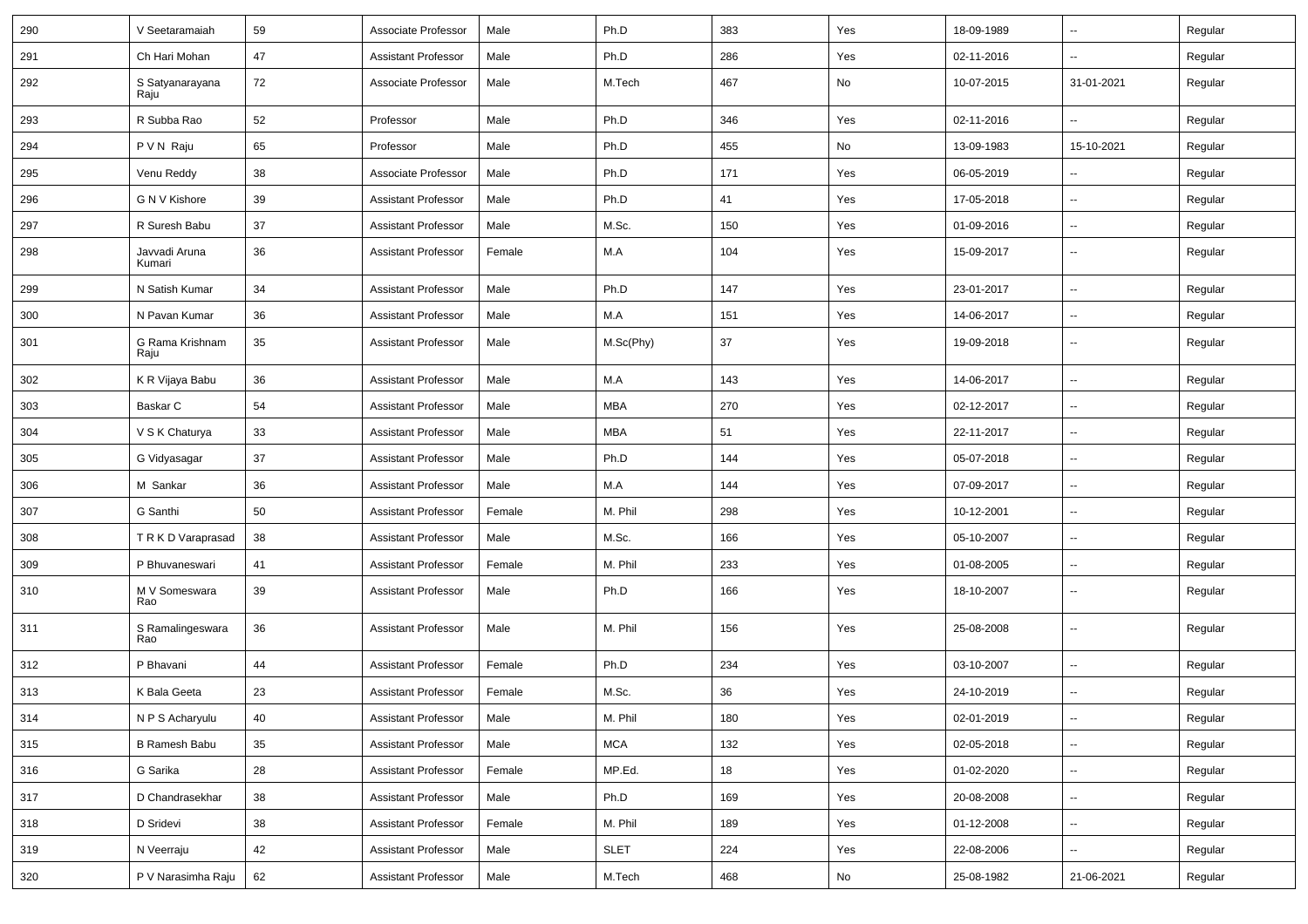| 321 | K S Srinivasa Babu                | 37 | <b>Assistant Professor</b> | Male   | M. Phil       | 180 | Yes | 23-08-2006 | --                       | Regular |
|-----|-----------------------------------|----|----------------------------|--------|---------------|-----|-----|------------|--------------------------|---------|
| 322 | P Raghuram                        | 36 | <b>Assistant Professor</b> | Male   | Ph.D          | 168 | Yes | 01-09-2012 | --                       | Regular |
| 323 | Rameeza Begum<br>Sheik            | 37 | <b>Assistant Professor</b> | Female | M.Sc.         | 156 | Yes | 20-08-2008 | --                       | Regular |
| 324 | <b>B Pavan Kumar</b>              | 42 | <b>Assistant Professor</b> | Male   | M. Phil       | 243 | Yes | 11-09-2009 | Ξ.                       | Regular |
| 325 | P Satyanarayana<br>Raju           | 50 | <b>Assistant Professor</b> | Male   | Ph.D          | 230 | Yes | 25-08-2006 | -−                       | Regular |
| 326 | P V Prasanna<br>Kumar             | 37 | <b>Assistant Professor</b> | Male   | M. Phil       | 166 | Yes | 20-08-2008 | --                       | Regular |
| 327 | P Vijay Kumar                     | 39 | <b>Assistant Professor</b> | Male   | M.A           | 160 | Yes | 02-09-2011 | $\overline{\phantom{a}}$ | Regular |
| 328 | G Suribabu                        | 40 | <b>Assistant Professor</b> | Male   | Ph.D          | 166 | Yes | 01-09-2012 | $\overline{\phantom{a}}$ | Regular |
| 329 | T Satish                          | 41 | <b>Assistant Professor</b> | Male   | M.Sc.         | 222 | Yes | 01-09-2012 | ⊷.                       | Regular |
| 330 | BH V N Lakshmi                    | 55 | Professor                  | Female | Ph.D          | 246 | Yes | 01-03-2021 | -−                       | Regular |
| 331 | Swamiji Baswani                   | 28 | <b>Assistant Professor</b> | Male   | M.Tech        | 23  | Yes | 26-08-2019 | --                       | Regular |
| 332 | Alluri Venkata<br>Chaitanya Varma | 29 | <b>Assistant Professor</b> | Male   | M.Tech        | 23  | Yes | 26-08-2019 | $\overline{a}$           | Regular |
| 333 | A Krishna Deepika                 | 32 | <b>Assistant Professor</b> | Female | M.Tech        | 23  | Yes | 26-08-2019 | $\overline{\phantom{a}}$ | Regular |
| 334 | Manohar Reddy<br>Sannapa Reddy    | 29 | <b>Assistant Professor</b> | Male   | M.Tech        | 23  | Yes | 26-08-2019 | --                       | Regular |
| 335 | Y Vamsi Kumar                     | 34 | <b>Assistant Professor</b> | Male   | M.Tech        | 23  | Yes | 26-08-2019 | Ξ.                       | Regular |
| 336 | K V S N Raju                      | 65 | Professor                  | Male   | Ph.D          | 490 | No  | 06-08-2016 | 15-10-2021               | Regular |
| 337 | P V Rama Raju                     | 62 | Professor                  | Male   | Ph.D          | 455 | No  | 13-09-1983 | 31-07-2021               | Regular |
| 338 | N Venkateswara<br>Rao             | 63 | Professor                  | Male   | M.Tech        | 454 | No  | 26-12-1983 | 15-10-2021               | Regular |
| 339 | D V R Mohan                       | 61 | Professor                  | Male   | M.Tech        | 455 | No  | 29-09-1983 | 30-09-2021               | Regular |
| 340 | <b>B Mothi Ram</b>                | 42 | <b>Assistant Professor</b> | Male   | M.Tech        | 246 | No  | 17-07-2006 | 05-06-2021               | Regular |
| 341 | K Naveen Babu                     | 25 | <b>Assistant Professor</b> | Male   | <b>B.Tech</b> | 38  | No  | 04-10-2018 | 04-10-2021               | Regular |
| 342 | R Sai Srikanth<br>Varma           | 27 | <b>Assistant Professor</b> | Male   | M.Tech        | 18  | Yes | 21-01-2020 | $\overline{a}$           | Regular |
| 343 | G Rama Balaji                     | 40 | <b>Assistant Professor</b> | Male   | M.Tech        | 23  | Yes | 28-08-2019 | --                       | Regular |
| 344 | Maddala Sridevi                   | 34 | Assistant Professor        | Female | M.Tech        | 38  | Yes | 17-08-2020 |                          | Regular |
| 345 | K Sita Mahalakshmi                | 25 | <b>Assistant Professor</b> | Female | M.Tech        | 40  | No  | 23-07-2018 | 30-06-2021               | Regular |
| 346 | G Swathi                          | 31 | <b>Assistant Professor</b> | Female | M.Tech        | 17  | Yes | 03-02-2020 | $\sim$                   | Regular |
| 347 | R Lakshmi Prasanna                | 30 | <b>Assistant Professor</b> | Female | M.Tech        | 41  | No  | 01-09-2018 | 01-06-2021               | Regular |
| 348 | K Sai Sravani                     | 29 | <b>Assistant Professor</b> | Female | M.Tech        | 41  | No  | 30-10-2019 | 16-08-2021               | Regular |
| 349 | C N B Rao                         | 66 | Professor                  | Male   | Ph.D          | 476 | No  | 10-07-2015 | 15-10-2021               | Regular |
| 350 | K V Subba Raju                    | 68 | Professor                  | Male   | Ph.D          | 497 | No  | 01-09-2016 | 15-10-2021               | Regular |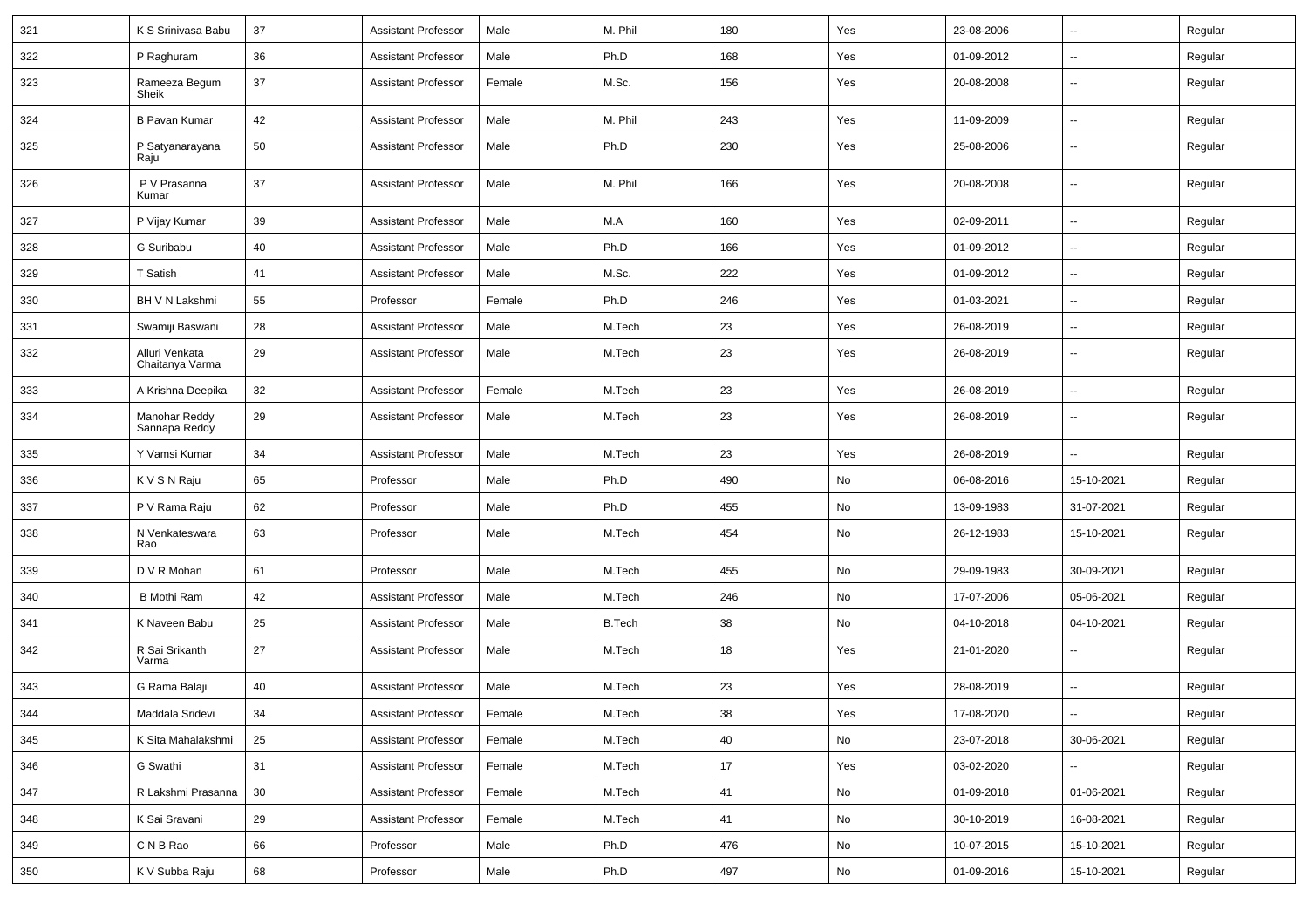| 351 | Gottumukkala<br>Bangarraju | 70 | Professor                  | Male   | Ph.D       | 489            | No  | 10-10-2013 | 15-10-2021               | Regular |
|-----|----------------------------|----|----------------------------|--------|------------|----------------|-----|------------|--------------------------|---------|
| 352 | G V Ramana Murthy          | 56 | Associate Professor        | Male   | <b>MBA</b> | 366            | No  | 01-02-2017 | 31-08-2021               | Regular |
| 353 | H K Ravi Rao               | 58 | <b>Assistant Professor</b> | Male   | M. Phil    | 370            | No  | 23-03-2018 | 30-09-2021               | Regular |
| 354 | K V Ramana Murthy          | 57 | Professor                  | Male   | Ph.D       | 347            | Yes | 01-10-1992 | --                       | Regular |
| 355 | M Sarojini                 | 63 | Professor                  | Female | Ph.D       | 250            | Yes | 01-03-2017 | $\overline{\phantom{a}}$ | Regular |
| 356 | K Rama Krishnam<br>Raju    | 68 | Professor                  | Male   | Ph.D       | 502            | Yes | 01-09-2016 |                          | Regular |
| 357 | K Subbaramaiah             | 69 | Professor                  | Male   | Ph.D       | 489            | Yes | 01-09-2016 | --                       | Regular |
| 358 | R Mrutyunjayarao           | 66 | Professor                  | Male   | Ph.D       | 466            | Yes | 01-09-2016 | $\overline{\phantom{a}}$ | Regular |
| 359 | V R Sarath Babu            | 45 | Professor                  | Male   | Ph.D       | 265            | Yes | 01-03-2017 | $\overline{\phantom{a}}$ | Regular |
| 360 | P V S P Prasada<br>Raju    | 67 | Professor                  | Male   | Ph.D       | 467            | Yes | 01-03-2017 | --                       | Regular |
| 361 | D Venkata Rao              | 67 | Professor                  | Male   | Ph.D       | 400            | Yes | 01-03-2017 | -−                       | Regular |
| 362 | M N Varma                  | 62 | Professor                  | Male   | Ph.D       | 406            | Yes | 15-11-1988 | --                       | Regular |
| 363 | P V S Lakshmi<br>Aparna    | 41 | <b>Assistant Professor</b> | Female | Ph.D       | 17             | Yes | 20-02-2020 | $\overline{a}$           | Regular |
| 364 | K Phani Varma              | 35 | <b>Assistant Professor</b> | Male   | M.Tech     | 18             | Yes | 01-02-2020 | $\overline{\phantom{a}}$ | Regular |
| 365 | R Devi                     | 33 | <b>Assistant Professor</b> | Female | M.Tech     | $\overline{4}$ | Yes | 15-03-2021 | --                       | Regular |
| 366 | <b>B Tulasi Ram</b>        | 25 | <b>Assistant Professor</b> | Male   | M.Tech     | $\overline{4}$ | Yes | 15-03-2021 | $\overline{\phantom{a}}$ | Regular |
| 367 | M Surya Kiran<br>Varma     | 29 | <b>Assistant Professor</b> | Male   | M.Tech     | 3              | Yes | 01-04-2021 | $\overline{\phantom{a}}$ | Regular |
| 368 | Reddy Rajeswari            | 30 | <b>Assistant Professor</b> | Female | M.Tech     | 3              | Yes | 01-04-2021 | $\overline{\phantom{a}}$ | Regular |
| 369 | G Ramya Krishna            | 31 | <b>Assistant Professor</b> | Female | M.Tech     | 3              | Yes | 01-04-2021 | -−                       | Regular |
| 370 | M V S Siva Krishna         | 25 | <b>Assistant Professor</b> | Male   | M.Tech     | 3              | Yes | 01-04-2021 | $\overline{\phantom{a}}$ | Regular |
| 371 | S Swathi                   | 28 | <b>Assistant Professor</b> | Female | M.Tech     | 3              | Yes | 01-04-2021 | --                       | Regular |
| 372 | N Navya                    | 25 | <b>Assistant Professor</b> | Female | M.Tech     | $\overline{4}$ | Yes | 01-03-2021 | --                       | Regular |
| 373 | B V Satyanarayana          | 26 | <b>Assistant Professor</b> | Male   | M.Tech     | $\overline{4}$ | Yes | 15-03-2021 | $\overline{\phantom{a}}$ | Regular |
| 374 | N Pavan Varma              | 29 | <b>Assistant Professor</b> | Male   | M.Tech     | $\overline{4}$ | Yes | 15-03-2021 | $\overline{\phantom{a}}$ | Regular |
| 375 | G Sai Priyanka             | 23 | <b>Assistant Professor</b> | Female | M.Tech     | 3              | Yes | 01-04-2021 | н.                       | Regular |
| 376 | Siriyala<br>Satyanarayana  | 67 | Professor                  | Male   | Ph.D       | 3              | Yes | 01-04-2021 | $\sim$                   | Regular |
| 377 | Thokhir Basha Shaik        | 39 | Professor                  | Male   | Ph.D       | 3              | Yes | 01-04-2021 | н.                       | Regular |
| 378 | K Satya Varaprasad         | 52 | Professor                  | Male   | Ph.D       | 3              | Yes | 01-04-2021 | Ξ.                       | Regular |
| 379 | M Satyanarayana            | 67 | Professor                  | Male   | Ph.D       | 3              | Yes | 01-04-2021 | $\sim$                   | Regular |
| 380 | B Nagababu                 | 37 | <b>Assistant Professor</b> | Male   | M.Tech     | 6              | Yes | 07-01-2021 | $\overline{\phantom{a}}$ | Regular |
| 381 | A Jagadish Kumar           | 33 | <b>Assistant Professor</b> | Female | Ph.D       | 4              | Yes | 15-03-2021 | $\sim$                   | Regular |